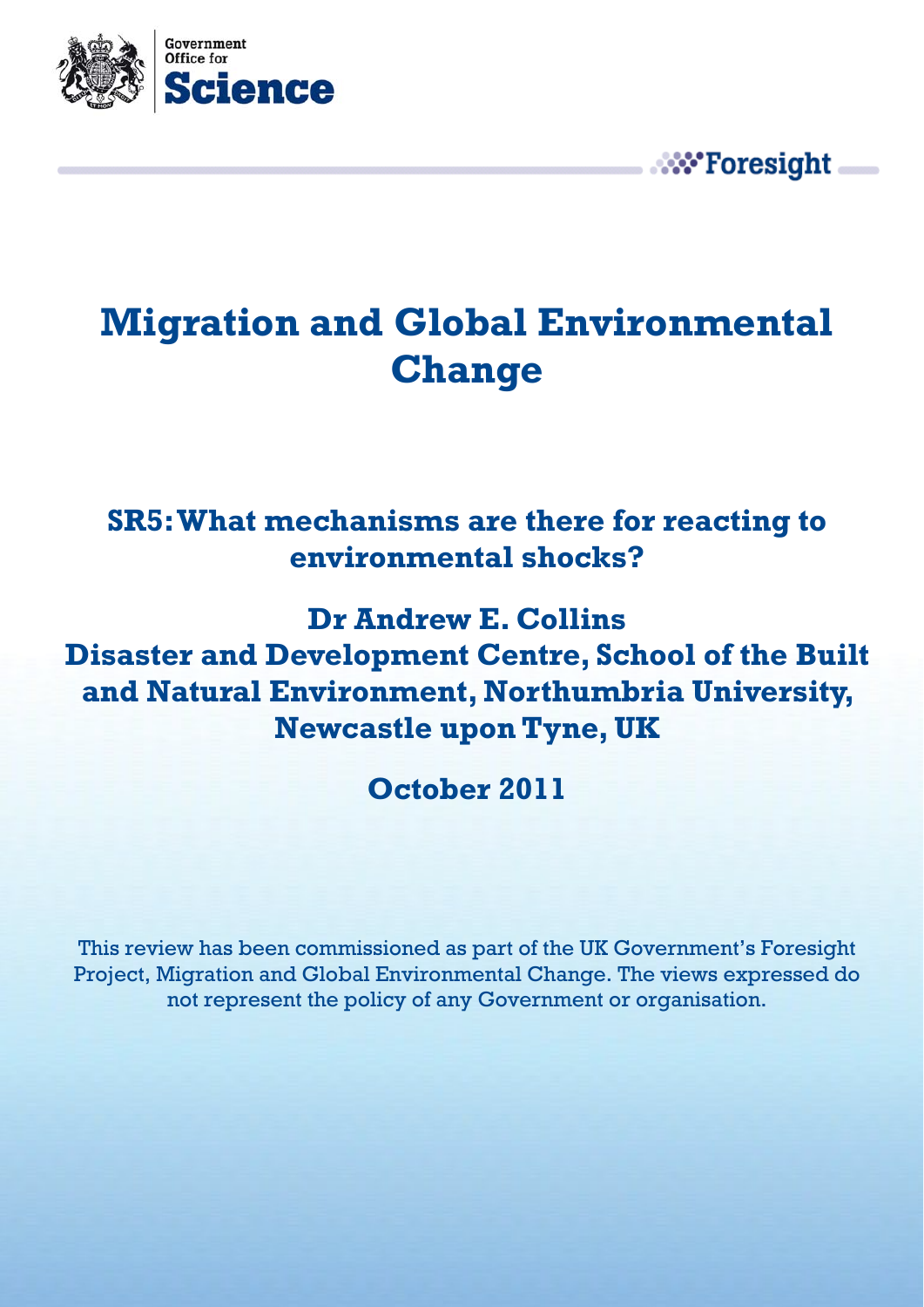# **Contents**

| Selected operational mechanisms for reacting to environmental shocks in global migration  12 |  |
|----------------------------------------------------------------------------------------------|--|
|                                                                                              |  |
|                                                                                              |  |
|                                                                                              |  |
|                                                                                              |  |
|                                                                                              |  |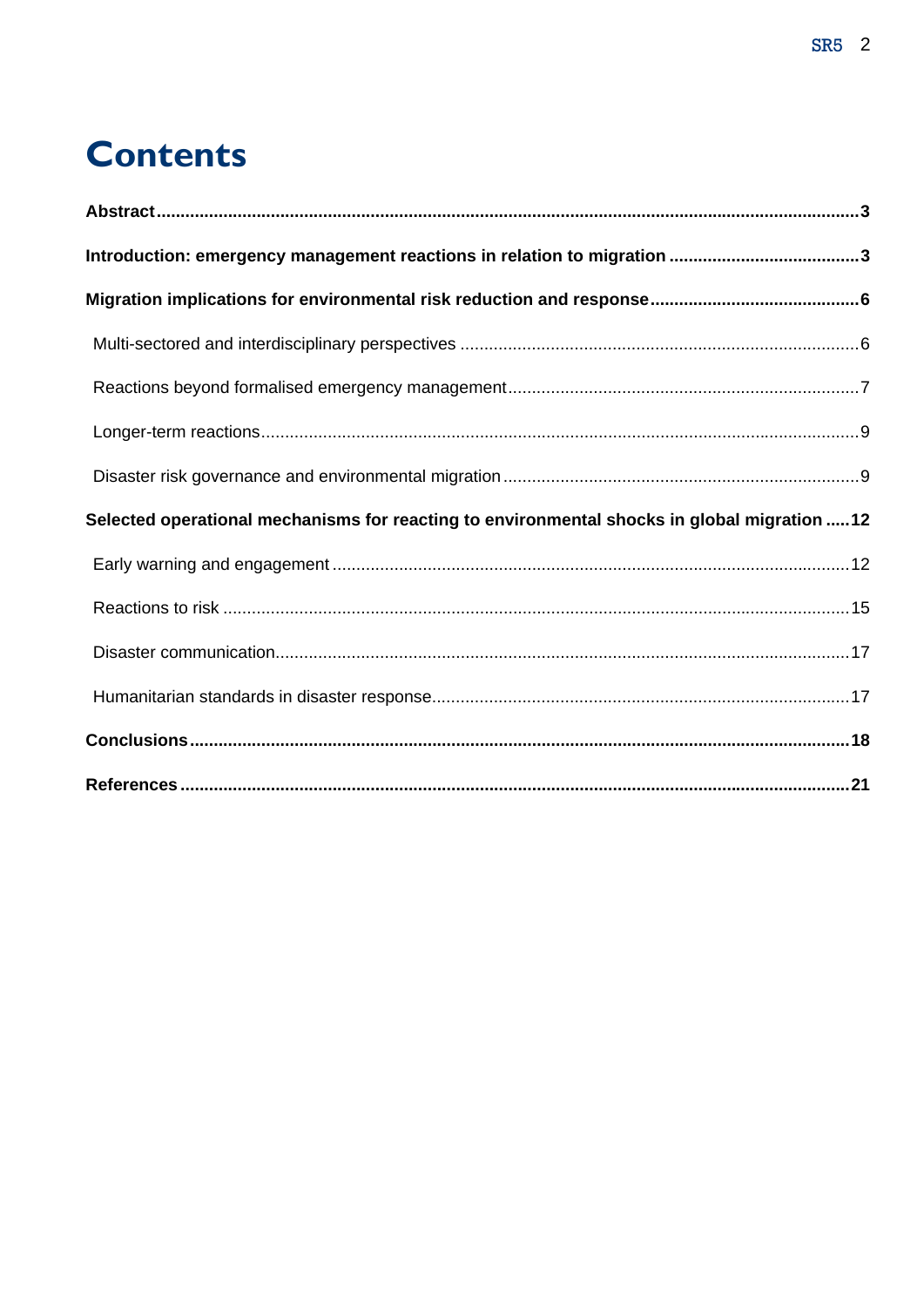## <span id="page-2-0"></span>**Abstract**

**This paper analyses mechanisms for reacting to migration associated with environmental shocks. It responds primarily to recent calls for mainstreaming migration into environmental disaster risk reduction and climate change adaptation. The principles suggested here are applicable to those who move, host or stay behind. Based on a multiple sector and interdisciplinary perspective, the human impact of environmental shocks can be mitigated through appropriate technologies and awareness, civil societal engagement and political commitment. Operational mechanisms include contingency planning, early warning, risk management, improved communication and the application of appropriate response standards. These are guided by on-going evaluation of human vulnerability and capacity, particularly amongst marginalised groups, also being applicable irrespective of limitations in 'environmental migrant' categorisation and quantification. Relocation in relation to environmental shocks is variably characterised by risk increase or reduction, adaptation and potential betterment or decline in well-being and security. However, complexity between type, location and timing of environmental shock, individual behaviour, cultural and political influences renders migration mainstreaming in disaster reduction an uncertain science and policy domain. It is noted in this respect that relocating or remaining** *in situ* **requires adaptation, depends on variable survival mechanisms and is subject to the power and control wielded over people's lives by others. Findings from disaster reduction studies suggest that understanding decisions to migrate, stay behind, host supportively, engage migration policy and so forth, will involve understanding and respecting people's varied aspirations for well-being. For the complex terrain of international and internal migration this will demand an approach beyond standard vulnerability or resilience assessments. The framework attempted suggests that simplification of human mechanisms of adaptation and reacting to environmental change remains largely unresolved, but some approaches flagged here can contribute much, being sensitised by principles of human rights, responsibilities and sustainable development more widely.** 

# **Introduction: emergency management reactions in relation to migration**

Mechanisms for reacting to migration associated with environmental shocks depend on the nature of the hazards and vulnerabilities experienced over the immediate or long term. In this paper emphasis is put on 'reactive involuntary non-administered displacement' (Oliver-Smith, 2006). The paper is largely a discussion extrapolated from a mix of involuntary migration and disaster reduction literatures. In this instance predominant themes in disaster risk reduction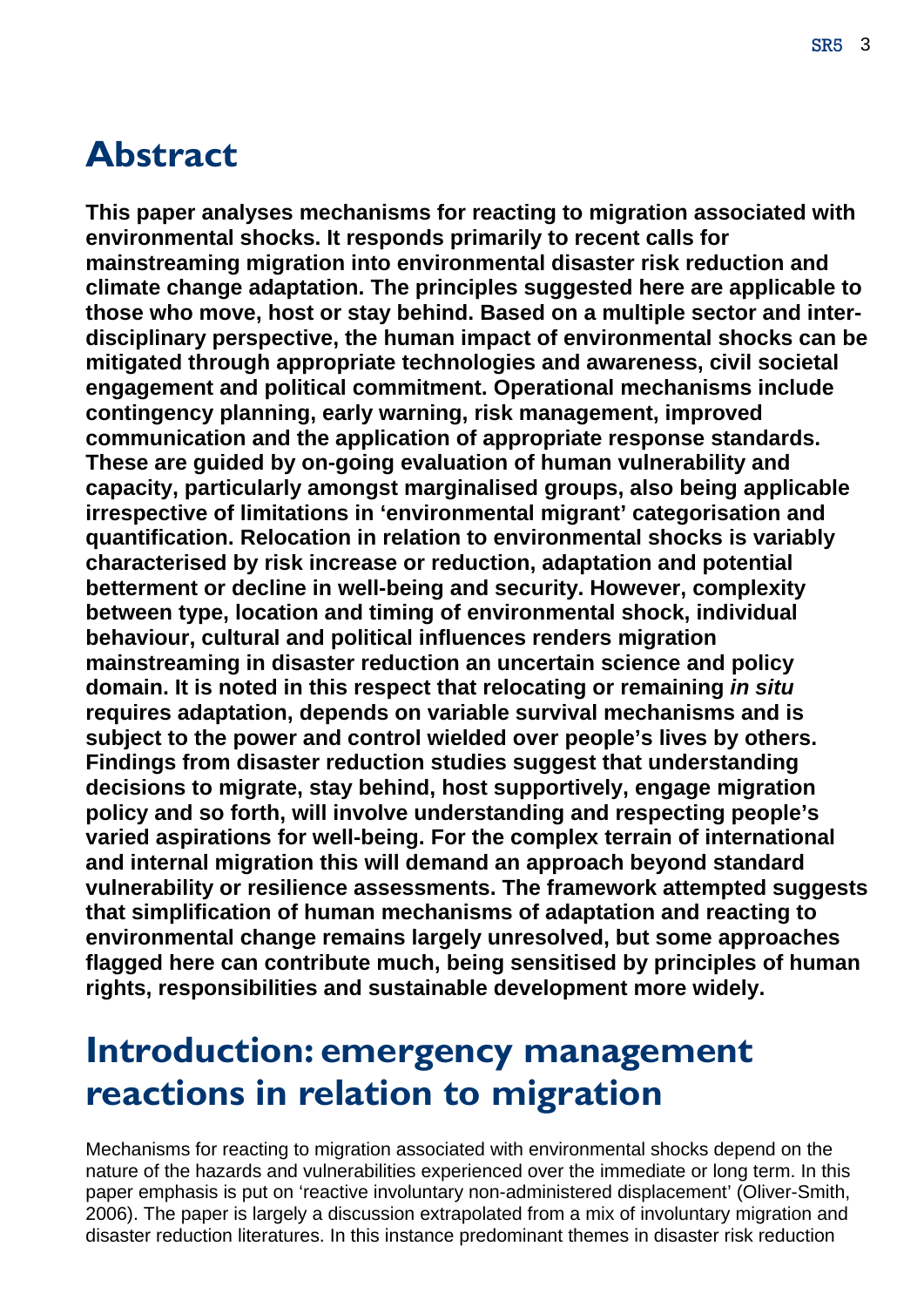work are considered in the context of those who relocate from environmental crisis as internally displaced people or across national boundaries, those who chose to stay behind and those who host displaced people.

The mechanisms in reacting to environmental shock include the activities of self-help that individuals, households or communities use to protect themselves in the face of adversity. In Bangladesh, rural communities in the exposed coastal zone apply techniques of mutual assistance before, during and after the onslaught of cyclones, including that which requires temporally altering local religious and cultural norms (Alam and Collins, 2010). It had also been noted by Zaman (1993) that 88% of people displaced from river deltas in Bangladesh migrated within 2 miles of displacement location, therefore emphasising localised adaptation.

Reactions to environmental shock constitute what people do prior to the 'shock', during the event itself and post event. Migration over a short or long distance, or not at all, is one of the fundamental choices to be made. With adequate early warning, when people believe the message (Erwin-Atwood and Major, 1998), many will take action to protect themselves and their assets, though not necessarily complete removal from danger. As experienced in recent cyclones in both Bangladesh and the USA, the choice of reaction to remove from home may be mediated by the relative risk of loss of possessions, incapacity, or lack of a sense of need to detach. In other instances, warnings are not heeded on the basis that they were incorrect on previous occasions. In Bangladesh, not all people move to cyclone shelters on hearing of incoming cyclones because the shelter might be considered inadequate in terms of serving basic needs. People question how they can leave behind a much-loved cow, or ask themselves what would God's will be regarding this oncoming threat. Meanwhile, in pastoralist area of Africa (Angola, Kenya, Tanzania and others) pastoralist communities have carried out their migrations in response to environmental change across seasons as part of normal living throughout the millennia.

The propensity to adapt, be resilient and to preserve or pursue well-being lies at the heart of understanding mechanisms for reacting to environmental shocks. But what can this mean for migration as a mechanism at the global level? Much work of the development and relief agencies has been concentrated on reacting through international relief, often delivered to those who are refugees or internally displaced. However, the last two to three decades have also witnessed growth in awareness and attempted application of more preventative, risk- and development-orientated perspectives in disaster reduction, and this also implicates the type of mechanisms that can be explored in respect of reacting to disaster related migration issues. The conceptual and to some extent practical links here are now currently integrated by the International Organisation of Migration (IOM 2009; 2010). This integration of ideas and approaches is characteristic of many international organisations (particularly the UN) wishing to bring together awareness of sectoral issues (i.e. health, energy, gender, climate etc.) and concern about increases in environmental shocks and trends.

However, from the perspective of many disaster-orientated scholars, this new level of engagement in theory and policy will need to include the view of disaster as both a calculated impact and the notion of 'disaster' as a relatively derived concept or construction (Quarentelli, 1998). In the context of this paper I simplify, considering environmental shock, the migration that may result and the potential for either disaster or betterment of life as the experience of millions we may consider at direct risk of current environmental change. They are those living in low-lying areas of the world frequently subject to flooding, drought-stricken regions, seismic zones, and locations so impoverished by unsustainable development excesses that people survive conditions worse than not having a couple of dollars a day. However, there are currently no sound figures available to quantify how many of these migrate, stay behind or help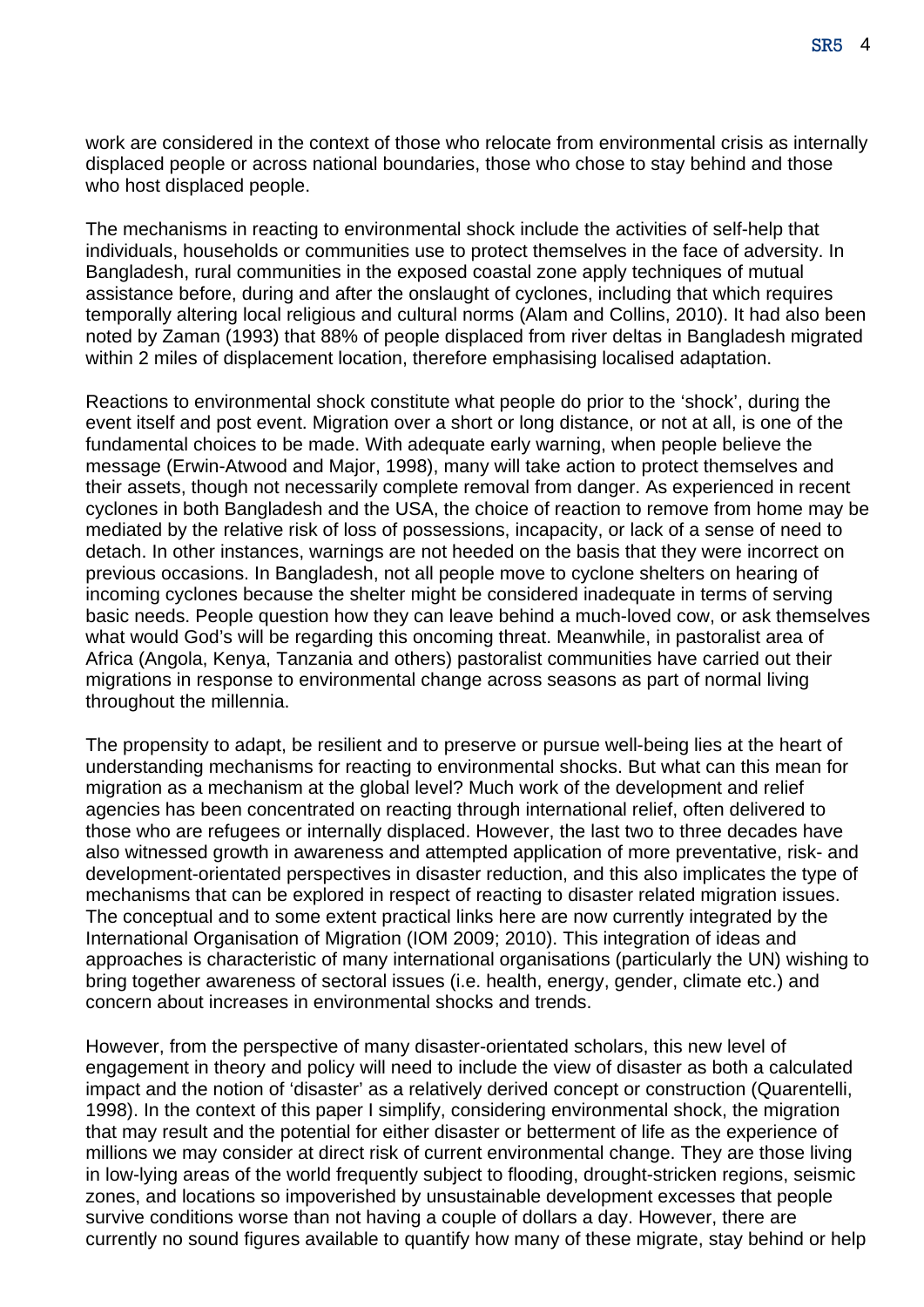SR5 5

host others, and there remains some speculation as to whether environmental change is currently a key driver of migration at all.

By migrant, therefore, in the first instance I simply refer to those who relocate as a result of an environmental event, be it climate, other hazard-induced or inappropriate development. These will in many instances also include those forced to flee due to conflict. In each instance adaptation to new environments is a matter of survival, with the intention of betterment. It is acknowledged that not all forms of migration can be addressed in this one short paper. However, with respect to recent calls for mainstreaming migration into environmental disaster risk reduction and climate change adaptation (IOM 2009, 2010), it is proposed here that the influences on migration reactions resulting from environmental shocks can be suitably analysed through the more people-centred emergency management principles. These involve those aspects of resilience building and adaptation that are emergent (in some cases resurgent) principles of disaster risk reduction more generally, being also applicable to, if not also sourced from, forced migration contexts where there can be an environmental driver.

Environmental shocks, whether unfolding over short or long timeframes, activate reactions from individuals, communities and designated emergency response institutions. The outcomes are influenced by the nature of environmental events, the socioeconomic contexts within which they occur and the effectiveness of emergency management available. Slow-onset events, such as drought leading to famine, require the crossing of a critical threshold of observable human suffering and public communication before international reactions occur. Formalised response cultures vary, from 'blue light' services operational in developed regions, to international humanitarian relief that may get applied to the larger-scale emergency migrations anywhere. The military can be a prevalent component of emergency responses to environmental shocks. The media rallied to this point in 2010 in relation to military engagement of the USA following the Haitian earthquake and of the Pakistan army for the Indus mega-flood. Official relief reactions, whether formalised or not, are influenced by the representation of events as they unfold, as warranting the designation 'disaster' or not. Images of migrants from environmental shock stimulate relief reactions through the media for most major environmental events involving displacement of people or their assets.

Systems of command and control are a common characteristic of official emergency response. For example, local- or national-level floods, veterinary disease epidemics or bombing campaigns trigger the UK's 'gold, silver and bronze' system operational through a hierarchy of emergency decision making. Though contextually less relevant to the focus of this paper, the approach represented by such a system has resonance with global emergency reaction cultures. Larger droughts, earthquakes, tsunamis, floods, volcanoes, cyclones, hurricanes and other environmental disasters that produce population displacement usually stimulate both national- and international-level humanitarian reactions. Accompanying emergency management roles can involve evacuation of at risk people from hydrological, climatic and tectonic hazards, either short or long term, to areas where there is safety from an environmental event becoming a full-scale disaster. However, first migration responses from environmental shocks are usually a spontaneous self-preservation action of individuals, families and communities in the absence of official assistance or alternative options to stay. This is very apparent in response to rapid-onset events such as earthquakes, tidal waves, landslides and flash floods that occur over minutes. Slower-moving environmental events, such as a failing harvest, encroaching violence or economic destitution, also put people on the move, though the differentiation between being forced or there being a more voluntary decision to relocate is potentially a subjective classification. Cases of direct displacement through conflict are considered forced. The way in which a disaster designation can be appropriately applied has also been frequently contested (Quarantelli, 1998). In analysing environmental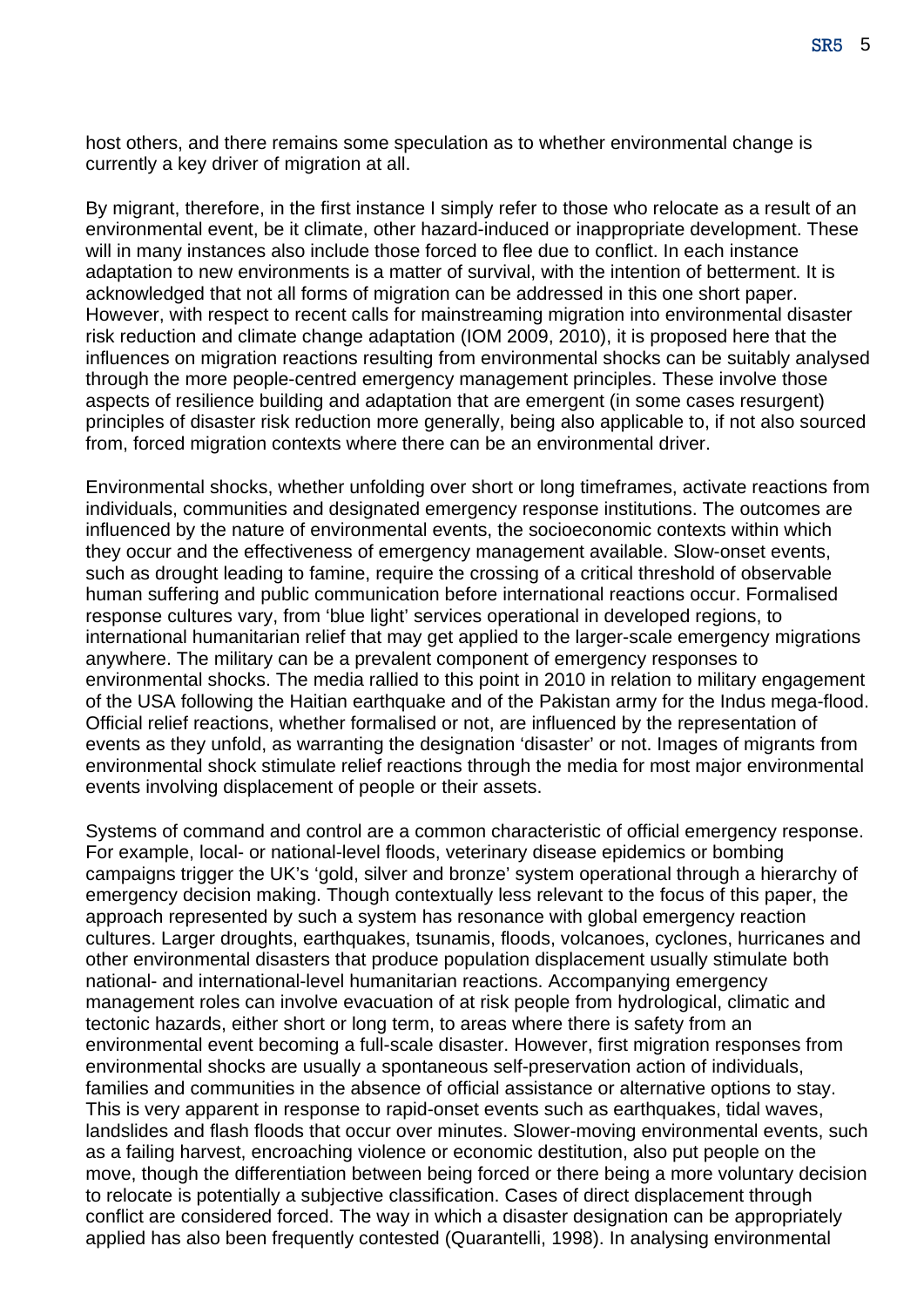<span id="page-5-0"></span>shock-induced displacement and migration, the designation of a crisis or no crisis can therefore similarly be a matter of judgement. The discussion here is not solely of an academic milieu, but influences the nature of humanitarian reactions to environmental events. Misrepresentations of displacement crises equate to inappropriate reactions.

There are no limits in terms of a timeframe for environmental events that cause relocation. 'Very slow-onset' environmental crises or shocks, such as deforestation, or simply unsustainable development, also become accepted as a part of everyday life for those having to adapt to them. Whilst decisions to migrate are more obvious with the onset of an immediate shock, they may also result from several seasons of accumulated incidents (multiple shocks) or gradual deterioration of assets. Moreover, the definition of an environmental migrant with many potential variants of physical, economic and social environmental pressures, including through open conflict, indicates the categorisation difficulty. Consequently, mechanisms for reacting are subject to interpretation of the nature of the issue for which a reaction might occur. To explore much of the above further this paper now turns to some of the principles that can be applied to situations of real and perceived environmental pressure, and which can help address this conundrum.

Migration and any related disaster information and awareness requires integrated analyses of multiple causes and reactions to environmental shocks, should these be the cause of displacement. Integrated models of displacement, such as Cernea's (1997) 'impoverishment, risk and livelihood reconstruction' (IRLR) model, provide an explanation of vulnerability regards migrants in the resettlement process. However, approaches that apply from disaster management have also often been underpinned by vulnerability assessment including integrated emergency management (IEM) (McLoughlin, 1985; Tufekci, 1995; CCA, 2004), integrated disaster risk management (IDRiM) (Ammann, 2006; Amendola *et al*., 2008; Ikeda *et al*., 2008) and disaster and development approaches (Cuny, 1983; Collins, 2009a). These increasingly include (i) multi-sectored and interdisciplinary perspectives; (ii) recognition of civil societal mechanisms of engagement that take place beyond formalised emergency management; (iii) longer-term reactions beyond the immediate relief phase; and (iv) options of improved investment in prevention through risk reduction. They are considered alongside related operational mechanisms such as early warning, vulnerability and risk assessment (including resilience and capacity assessment), communication processes and response standards as likely principles for addressing migration reactions to environmental shock and reactions to migration resulting from environmental crises. The following sections review what these suggested aspects of environmental migration assessment and management mean in their operational management, rather than a panacea for this field of inquiry.

# **Migration implications for environmental risk reduction and response**

#### **Multi-sectored and interdisciplinary perspectives**

Multi-sectored reactions to environmental shocks involve varied strands of governance in aiming to coordinate and communicate outcomes of an event. For integrated emergency plans government departments with responsibilities in planning, infrastructure, finance, health, welfare, education, environment and trade are amongst those included alongside or within a disaster management coordinating body. However, emergency management planning intentions often struggle to deliver coordination prior to or during an environmental shock and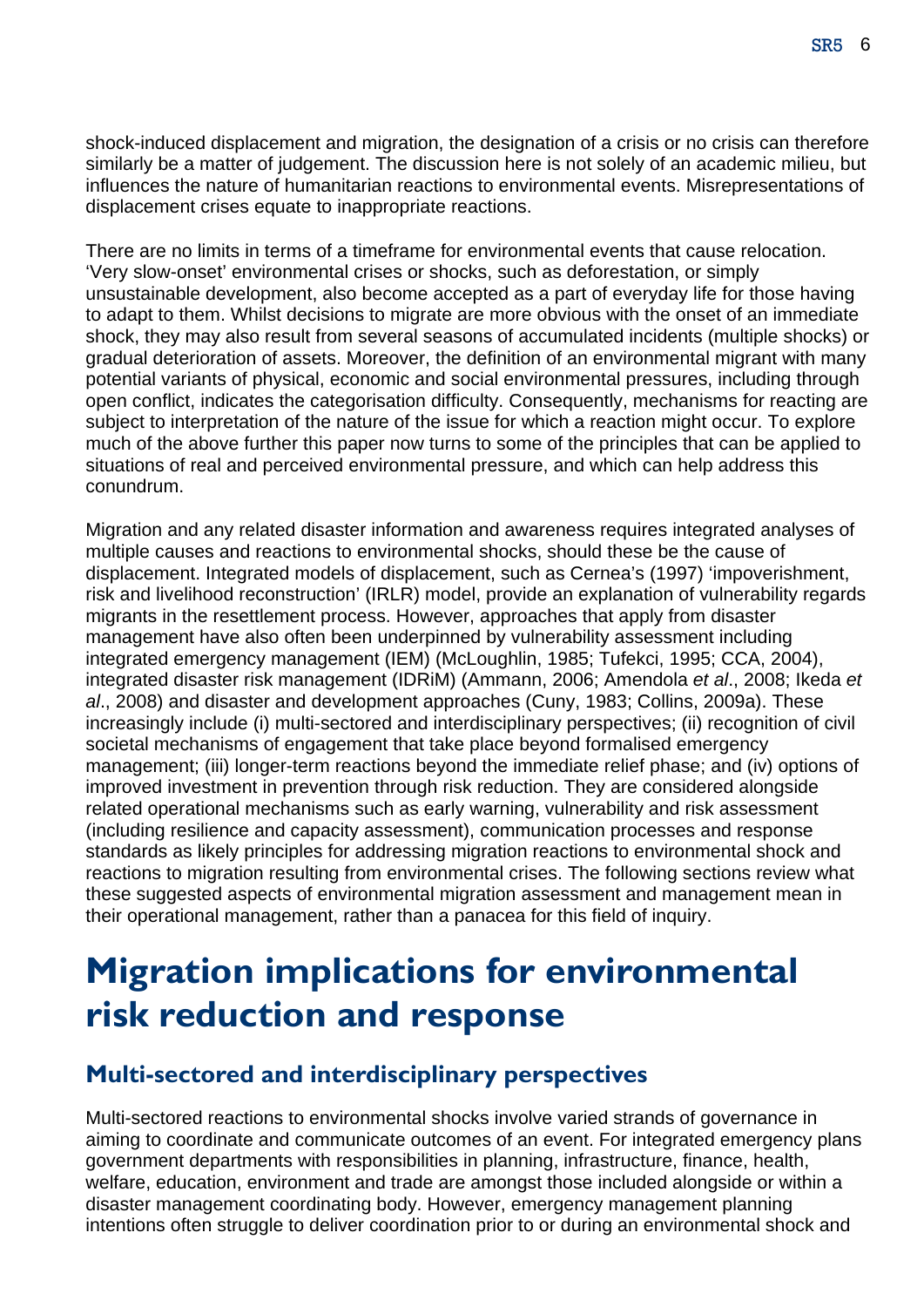<span id="page-6-0"></span>do not differentiate between potential internal migrants or refugees until after a major event (such as a flash flood or earthquake) has taken place. This can be observed for almost all recent disaster events involving mass displacement of people, from Haiti to Pakistan to Japan. A salient question here is therefore 'how more integrated emergency management can better respond to contexts of multiple displacements and migrations from environmental shocks?'

Limitations in cross-sector emergency reactions where there is migration may be due to lines of communication not being well integrated between departments in advance, being underresourced or due to damage from the event itself. Beyond political infrastructure, multisectoralism also implies technical and theoretical developments through interdisciplinary research, learning and capacity building. The academic sector recognises this demand (Alexander, 1997) since multi-causal environmental shocks and disasters draw from different knowledge environments. This is reflected across paradigms of disaster studies, from a focus on natural hazards (Smith, 2001; Smith and Petley, 2009), to the construction of disaster causality (Lupton, 1999; Bankhoff, 2001). It extends also from an emphasis on the production of human vulnerability (Bankoff *et al*., 2004; Wisner *et al*., 2004; Birkmann, 2006) to the current emphasis on resilience (Manyena, 2006; Paton and Johnston, 2006; King and Cottrell, 2007). Through these aspects, the study of disaster, development and associated displacement studies combine multiple streams of inquiry through integrated environmental, social and economic analyses, amongst others (Collins, 2009a). This includes notions of those enduring an environmental shock as survivors rather than victims, resilient rather than vulnerable, and desiring of well-being rather than just to cope. Beyond its immediate dimensions of people moving from one location to the other, migration becomes a mechanism or adaptive strategy through which these characteristics and aspirations get expressed.

That people flee, travel, resettle and attempt to be accommodated in new settings under a wide range of circumstances demands a multi-sectored and interdisciplinary approach at field level should interventions be taking place. A process of on-going assessment of those displaced by an environmental shock, whether remaining *in situ* or relocating to another context and potentially being hosted by others, would form part of an integrated reaction to the adaptive migration effects of environmental shocks.

### **Reactions beyond formalised emergency management**

Migration reactions to environmental shocks are almost never accompanied by formalised emergency management systems whilst people are in the act of initial flight from the event. Furthermore, civil societal reactions towards mutual assistance in disasters are underrepresented or overlooked in analyses of response mechanisms (Oliver-Smith, 1996). The gap here is widened further in that emergency management responses get evaluated through analysis of participating sectors based on their own learning cycles as official responders. This is characterised by closed-door 'lessons learnt' sessions that may take place post event to improve formalised reactions to the next event, usually without the participation of displaced survivors.

Rapid response without knowledge of the situations confronted will be less effective than response involving prior experience and assessment of the situation (Price, 2006). However, by definition, a major disaster and the resultant population displacement it causes will have pushed the boundary of human capacity beyond regular limits. These present limitations in the reactions of formalised emergency response teams, but many more people engage in first response. First responders are those first on the scene of a crisis who set off a call for assistance, remove people from rubble and wreckage, enter dangerous environments to save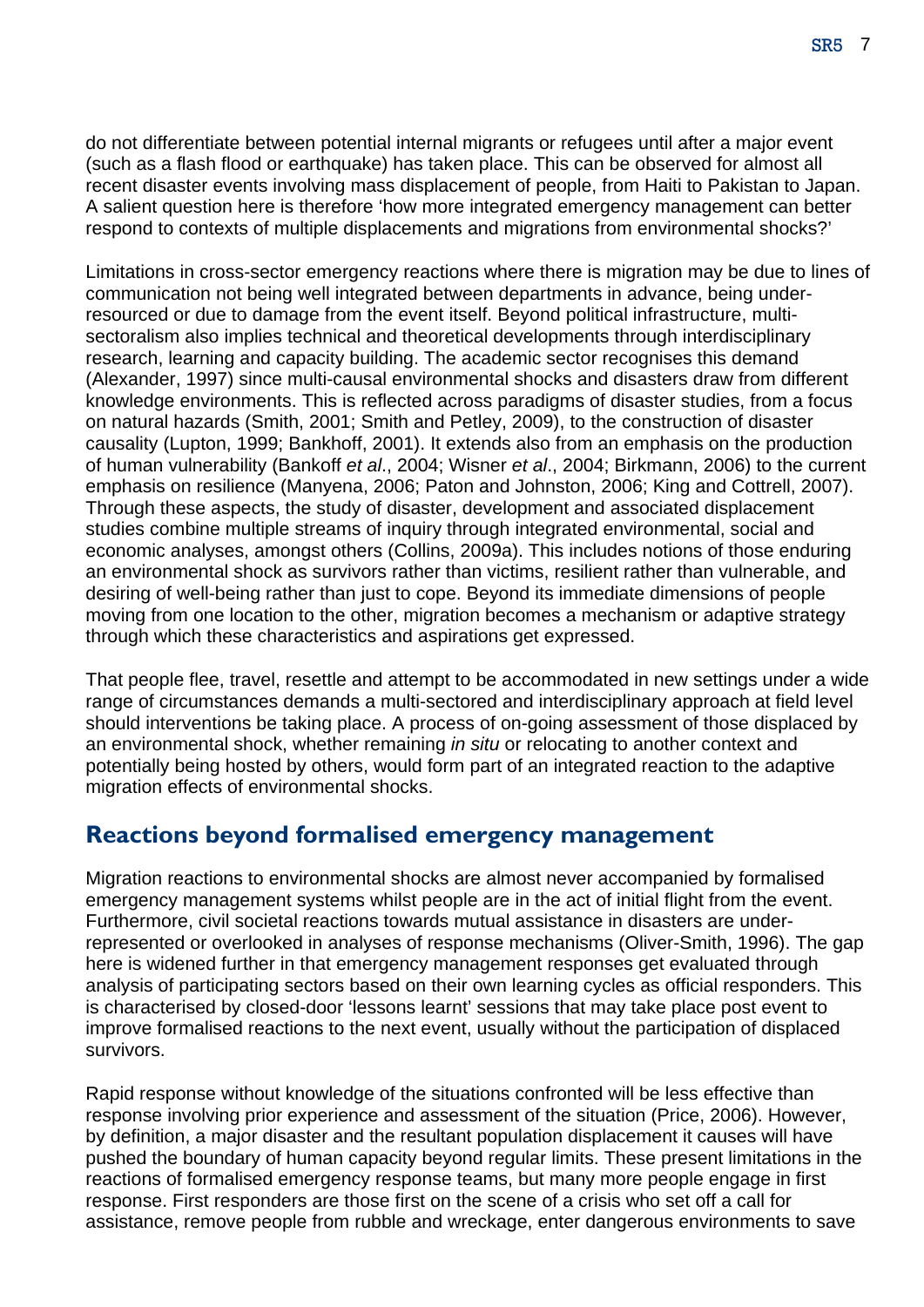SR5 8

people and possessions, apply medical first aid and variously engage in other actions required during and immediately after major incidents. In the case of migrations from environmental change, first response can be measured in terms of those who help others relocate, those who stay behind and those who facilitate resettlement in hosting areas. In this sense both migrant and host may be a first responder. Citizen or otherwise identified independent first responders (Palen *et al.*, 2007) represented the main reaction force when there were no emergency units available during the early stages of the earthquake at Sichuan, China, in 2009, the Haiti earthquake of 2010, flooding of Pakistan in 2010 and the Japan earthquake, tsunami and nuclear meltdown of 2011. Initial migration decisions in these events were without any, or little other, option based on a rapidly considered assessment of the situation by the displaced. However, questions arise as to why, when faced with significantly similar threats (i.e. villagers within the same area at risk), some chose to flee whilst others do not? Beyond physical ability, information availability and the presence of official emergency agents, socioeconomic, cultural and psychological reasons are relevant to addressing this.

Early response, though not necessarily a first reaction, may include the setting up of reception areas for displaced people close to the point of environmental shock, as witnessed in Japan in 2011 and previously in New Orleans, though in Japan a 20-km exclusion zone was set up around the Fukishima nuclear plant. Wider coordinated response then includes people migrating or being formally evacuated further afield, such as the relocation of a significant percentage of New Orleans residents to other parts of the United States.

In rapid-onset emergencies, those in charge may call upon official citizen groups, for example the Citizen Corps in the USA, whilst unofficial citizen responders can be considered a hindrance to rescue services. The combination of moral and ethical demands to participate in disaster response weighed against value in community action is a potentially complex question. Meanwhile, for external responses, difficulties have been associated with unwanted forms of relief that crop up post disaster, exemplified by the case of relief to pastoralists (Kilby, 1993), and of food and medicine during the great flood of Mozambique (Christie and Hanlon, 2001). Impacts of inappropriate medical aid in emergency relief included the treatment of thousands of refugees from Rwanda residing at Goma displacement area, resulting in mass death (Goma Epidemiology Group, 1995). Inappropriate external intervention may contrast at times with often unrecognised, though appropriate, indigenous reactions to environmental shocks. The merits of indigenous practices have been realised (Mercer *et al*., 2010), in relation to cyclones (Alam and Collins, 2010), droughts (Richards, 1985), disease epidemic and so forth. There is also a call for increased recognition of the role of self-help approaches for disaster reduction more widely, referred to as self-care in the context of health disasters (Edgeworth and Collins, 2006; Edgeworth, 2010).

In that those migrating from environmental shocks may mean loss of livelihoods, reactions can be towards seeking ways of compensating a loss of income and other assets through emergency assistance, with the intention to recreate former livelihoods elsewhere post displacement. However, the reasons some people do not migrate away from an environmental impact can include the desire to hang on to the potential to rebuild a livelihood within the impact zone and to protect assets held there despite on-going risk. The act of staying behind to protect livelihood and capital assets is exemplified by those sitting it out with weapons in the upper rooms of their houses in New Orleans, people perched with their livestock in river islands of Pakistan and farmers continuing to produce unwanted food in zones evacuated through radiation risk in Japan.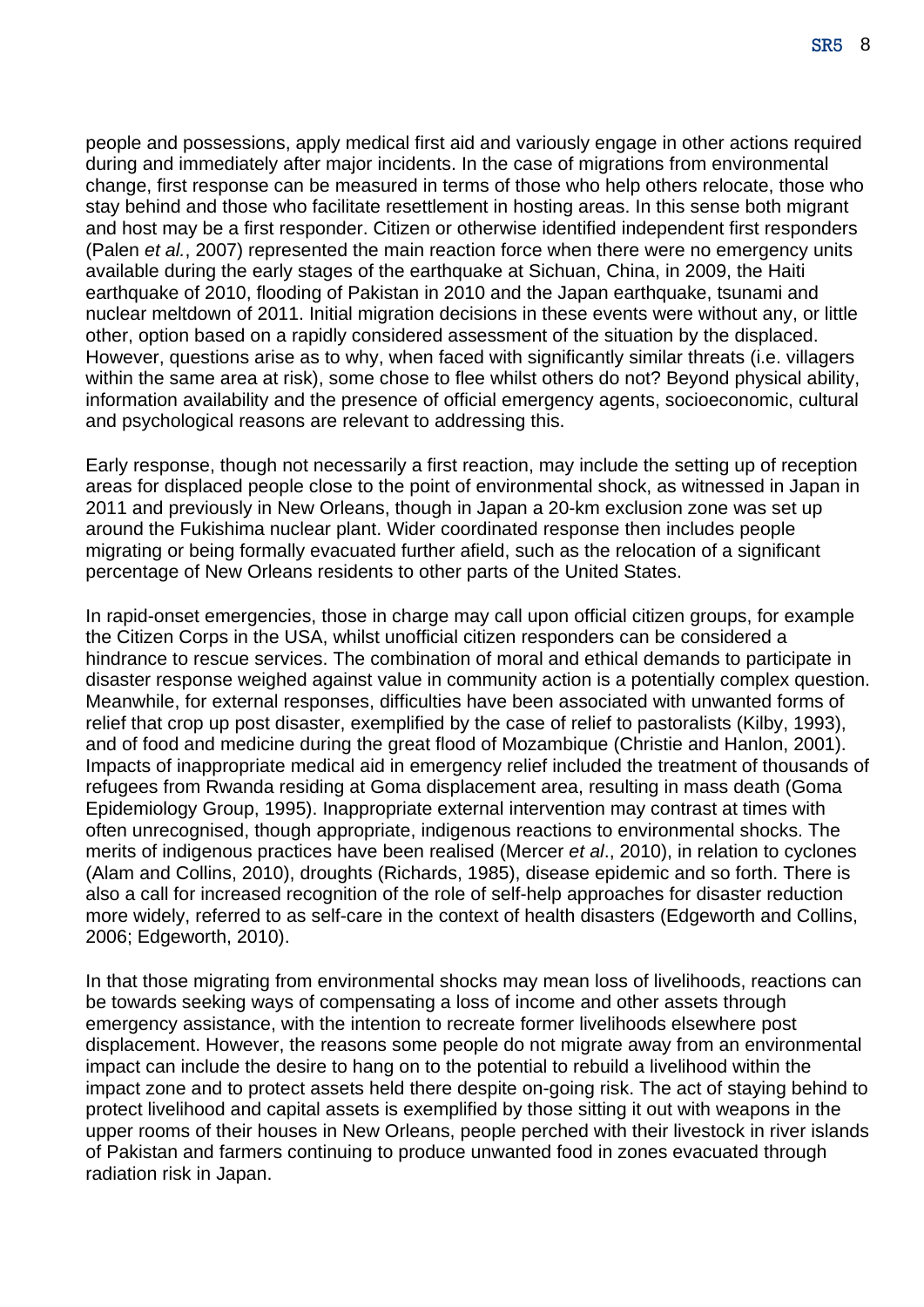### <span id="page-8-0"></span>**Longer-term reactions**

Longer-term reactions and preparedness include potential migrants and people in hosting areas being aware of forthcoming crises in advance. This can then assist early preventative actions, the investment offsetting the impact of environmental shocks for future generations. Though seemingly idealistic when considering immediate reactions to crises, the theme of intergenerational justice, core to sustainable development, is particularly relevant to future protection, the precautionary principle (Harremoës, 2002) and the right not to have to flee the scene of former crimes. Longer periods are also necessary in addressing those directly injured or traumatised by environmental events, people not seen to visibly react in the short term. This requires understanding of complex human recovery and rehabilitation processes including what are considered psychosocial reactions to shocks manifest over a long period (NCPTSD, 2005; NICE, 2005). However, many of the assumptions concerning these impacts have been criticised because of a failure to understand human coping beyond medical diagnoses (often Western) of mental health (Ingleby, 2005; Jayawickrama, 2010).

Mass slow-onset environmental events such as drought leading to displacement and forced migration, famine, infectious disease epidemics, economic collapse, societal breakdown or conflict require reactions that are long-term commitments to change. Emergency services generally remain inadequate in providing sufficiently long-term responses where mass casualties are less concentrated or less predictable. This is one of the driving aspects of a long-established call to link disaster relief with longer-term development actions (UNDP, 2004), and disaster risk reduction, climate change adaptation and environmental migration (IOM, 2009; 2010). The two-way linkage between disaster and development is also behind the drive to mainstream disaster reduction into development (DFID, 2005; 2006), get development out of disaster, address development-induced disaster, and other variants of this equation (Collins, 2009a). Though an oversimplification in operational terms, it has become conceptually reasonable in a world of global and local environmental change to equate disaster reduction directly to sustainable development, as two sides of the same coin. Migration is often at the core of this equation as removal of people, either self-instigated or externally managed, from the place, time or lack of protection to environmental threats can defuse immediate risks. However, where resettlement is constrained in terms of regaining a livelihood and security, perpetuated conditions of displacement extends the effects of environmental shocks much further. The role of impoverishment through displacement is analysed in some detail by Cernea (2000, 2005) and others with reference to the impoverishment, risks and reconstruction module (IRR).

#### **Disaster risk governance and environmental migration**

This paper continues to build upon a current interest in disaster risk reduction at the global level (UNISDR and most large NGOs) and the role of migration from environmental shocks in this dynamic. Of note here is a shift to inclusion of local-level capacity formalised at the World Conference on Disaster Reduction in Japan (UNISDR, 2005), which launched the Hyogo Framework for Action around a risk management and resilience-building agenda. A quick reminder of how this has been articulated shows that each of the aims of Hyogo also promotes the way we can consider institutional reactions to migration resulting from environmental shocks. The action calls for:

• the integration of disaster risk reduction into sustainable development policies and planning: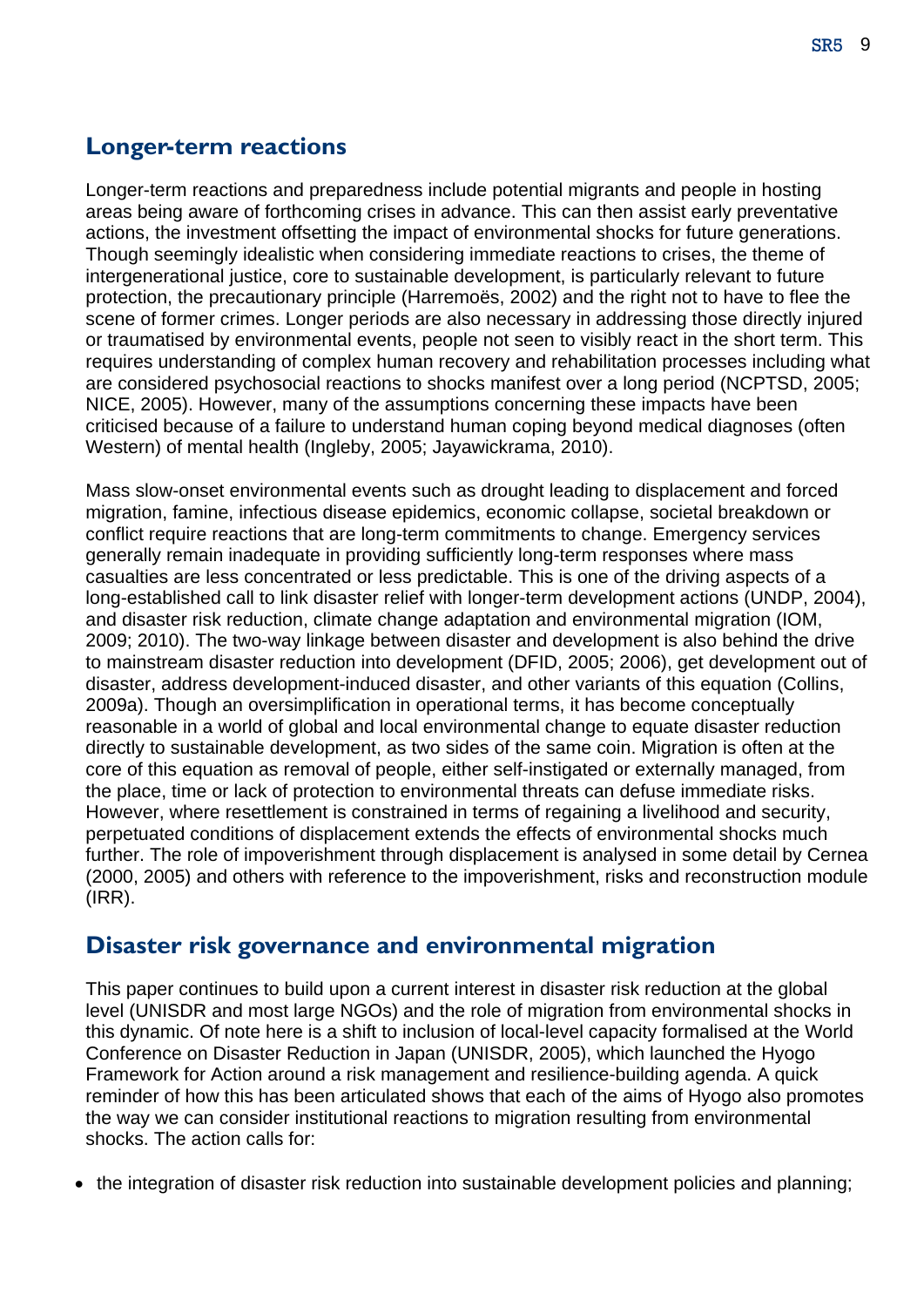- development and strengthening of institutions, mechanisms and capacities to build resilience to hazards;
- the systematic incorporation of risk reduction approaches into the implementation of emergency preparedness, response and recovery.

World Conference of Disaster Reduction (WCDR, 2005)

Achieving this throughout the migration sector may be a long way off, although it is pertinent to recognise that guidance notes promoted by UNISDR surface clearly not only in the IOM but also with UNHCR. Good examples of the application of some of the thinking behind the current UN stance iterated through WCDR (2005), though often still limited in global reach, include the work of organisations such as the Cyclone Preparedness Committees in Bangladesh (IFRC, 2009; 2010), Practical Action (2010), La Red, Plan, Action Aid, Oxfam and others. These recognise population displacement aspects of disaster outcomes, but less obviously tackle questions of differential migration and hosting of the displaced from environmental crisis. The action research approaches for risk and resilience committees facilitated by the Disaster and Development Centre (DDC) initiatives in Mozambique, Zimbabwe and Nepal reflect a community disaster reduction approach (Collins, 2009b). Whilst these have not specifically targeted forced migrants, the communities within which they have been active lie in postconflict areas where population displacement has been commonplace. What the more progressive examples of these approaches provide is a dialogue and actions at the local level that to varying degrees are devised and owned by those who will implement them, namely everyday occupants of the area at risk. Using this approach, a reaction to flee, migrate, stay, return and rebuild would remain a local matter but based on closely sensed and locally governed information and strategies. For example, the Cyclone Preparedness Committees in Bangladesh engage local citizens in disseminating alerts regarding cyclone risk levels and coordinate the opening of cyclone shelters to which people flee for shelter before the cyclone arrives. They hold meetings and report back to a network of committees, generating sensitisation for other state or NGO institutions that may be required. The cost is minimal, being that of mobilising a large number of volunteers. In interviews I carried out with members of the teams engaged in the warning exercises I found that they were not paid any money and received only very basic provisions, such as a loud-hailer. Those with prominent roles in the warning and informing process indicated they did so in part for the prestige it brought them in the community, or simply because they cared about it.

The DDC-related work with urban risk committees in Mozambique experimented in the use of a further version of the approach to build community resilience to pervasive infectious disease risk, particularly diarrhoeal diseases. Community committee activities included the use of visual representation of what local people considered to be a risk in their neighbourhood, working on the basis that both a perceived or real risk was relevant to confronting the threats to community health (Williams *et al*., 2010). Risk committees then engage local authorities once their own assessment of a disease risk has been confirmed by environmental health scientists who are on hand to the community. Committees then own the process of implementing their solution to the risks confirmed (Collins, 2009b). In some instances this resulted in the improved and willing cleaning up of an entire area by the community and consequent reduction in health risks. However, not all risk and resilience committees are successful. The need for a financial resource rather than relying entirely on volunteerism and the presence of one or more highly motivated individuals at the core of a community committee are two of the features that have been reported to make a critical difference in this process.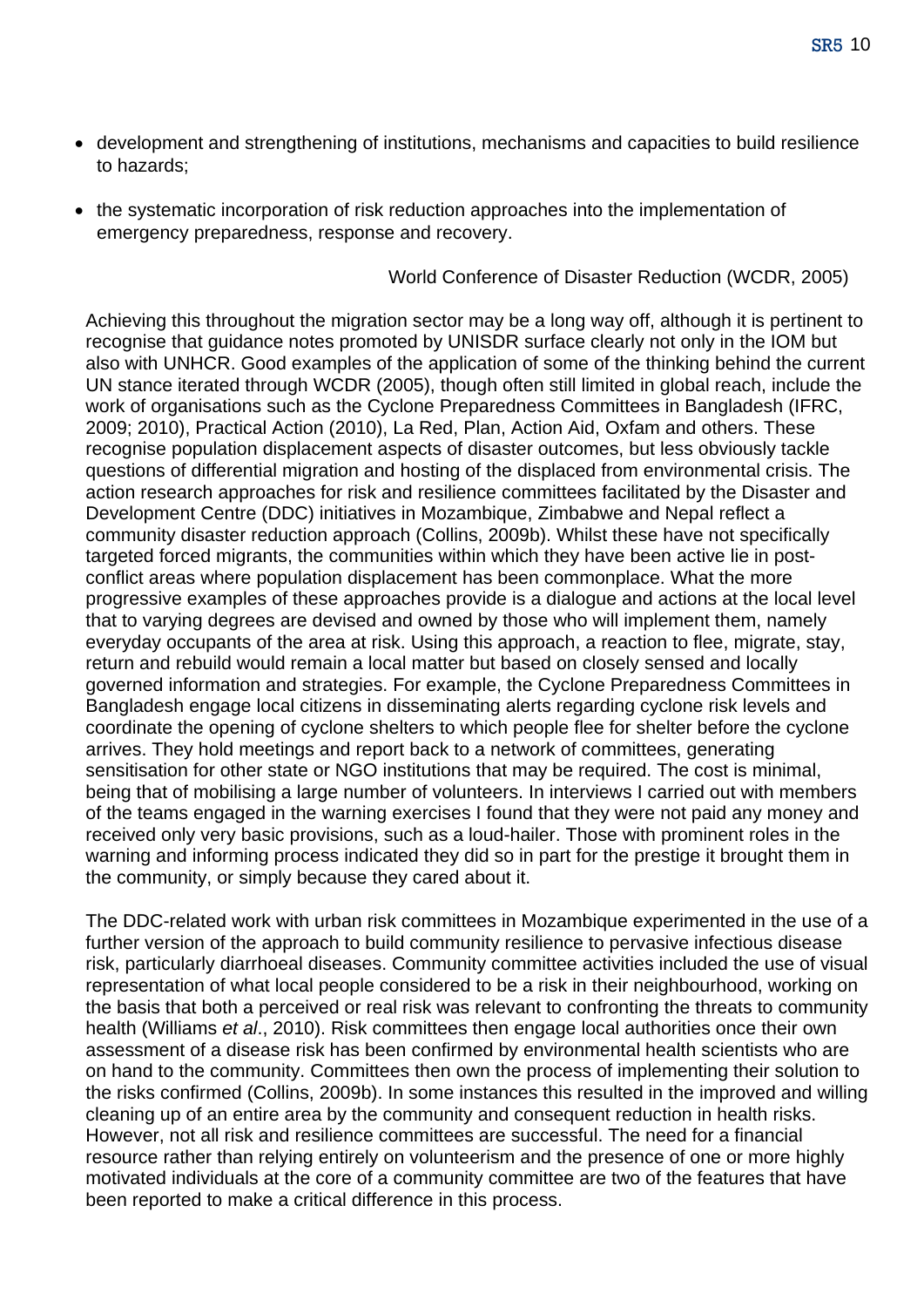The committees of this type in Nepal uncovered a further range of factors in group organisation that influence the local risk governance process, with higher success rates being found, but causes unproven, for committees more embedded in state government than functioning entirely independently (Jones *et al*., 2011, forthcoming). A core feature of the risk and resilience committee approach relevant to evacuation and migration preparedness is that they can be applied with common procedures in preparation for multiple types of oncoming environmental risk. A second key ingredient is that they can be active during times of relative normality with on-going community-strengthening activities, whilst also being ready to transform into response units when environmental shocks occur. It is suggested that they represent an approach that can address issues of migration in response to environmental shocks, either in warning and coordinating for those who will flee, or in preparing local communities to receive the displaced from other areas. Sensitisation to the needs of knowing risks, rights and responsibilities are central to this function, and best developed within the local ownership that a risk and resilience type social organisation can facilitate.

In the case of Nepal, the Red Cross has begun to develop many of the functions of local committees in terms of emergency response. However, in the case of Mozambique, some difficulties in longer-term development of the approach for disease surveillance and control ran into difficulties through ministerial-level interference regarding the relevance of community based health actions of this type. Fortunately, the National Emergency Management Institute (INGC) moved on without reservations regarding community-based risk reduction approaches for environmental risks, and Mozambique currently has a system to this effect across rural areas most prone to flood. The experience of the risk and resilience community approach is that it can work without external funding, existing on the basis of locally motivating environmental issues. However, the expectation of local groups that engage in this type of action has often been that funds would be generated from somewhere. The precise formula that can ensure their sustainability and viability, including for adaptation to address environmental migrations, is hitherto untested.

Managing displacement risks in advance of major shocks, rather than through emergency response post disaster, put simply is to follow the principle that prevention is better than cure. This section has suggested this is possible to realise should systems of risk governance be sensitised to the rights and needs of those who are at risk through their displacement. As risks of impoverishment reduce, disasters are avoided or their impacts mitigated through the migration process. However, reducing risks accumulation through environmental migration requires participation in avoiding the increase of vulnerable groups being, or ending up, in the wrong place at the wrong time without adequate forms of protection. Community-based approaches already appreciated in some civic forms of disaster relief and recovery are therefore now gaining more recognition as risk management strategies. International organisations keenly report community resilience principles, such as the IFRC (2002–2010), but this knowledge and experience appears to be remain separate from mechanisms for reacting to migrations from environmental shocks and trends, other than conceptual visibility in the IOM briefings. The community-based disaster risk reduction approach extends naturally, through its engagement of people first and people's local governance of a process, to adaptation, planning, stabilisation and environmental protection processes. As implied by the IOM in its review of activities, these may be aspects of what it means to engage the migration management cycle. This would acknowledge the improvement in capacity and motivation of the citizen responder referred to earlier in this paper. It is balanced by recent re-emphasising of demand for greater community-based preparedness and risk reduction not only for its benefits as a cost-saving exercise (Linnerooth-Bayer *et al*., 2005), but also as a morally and practically better way of engaging disaster mitigation. This is important to assessing institutional and governance needs related to environmental change and migration (Warner, 2010).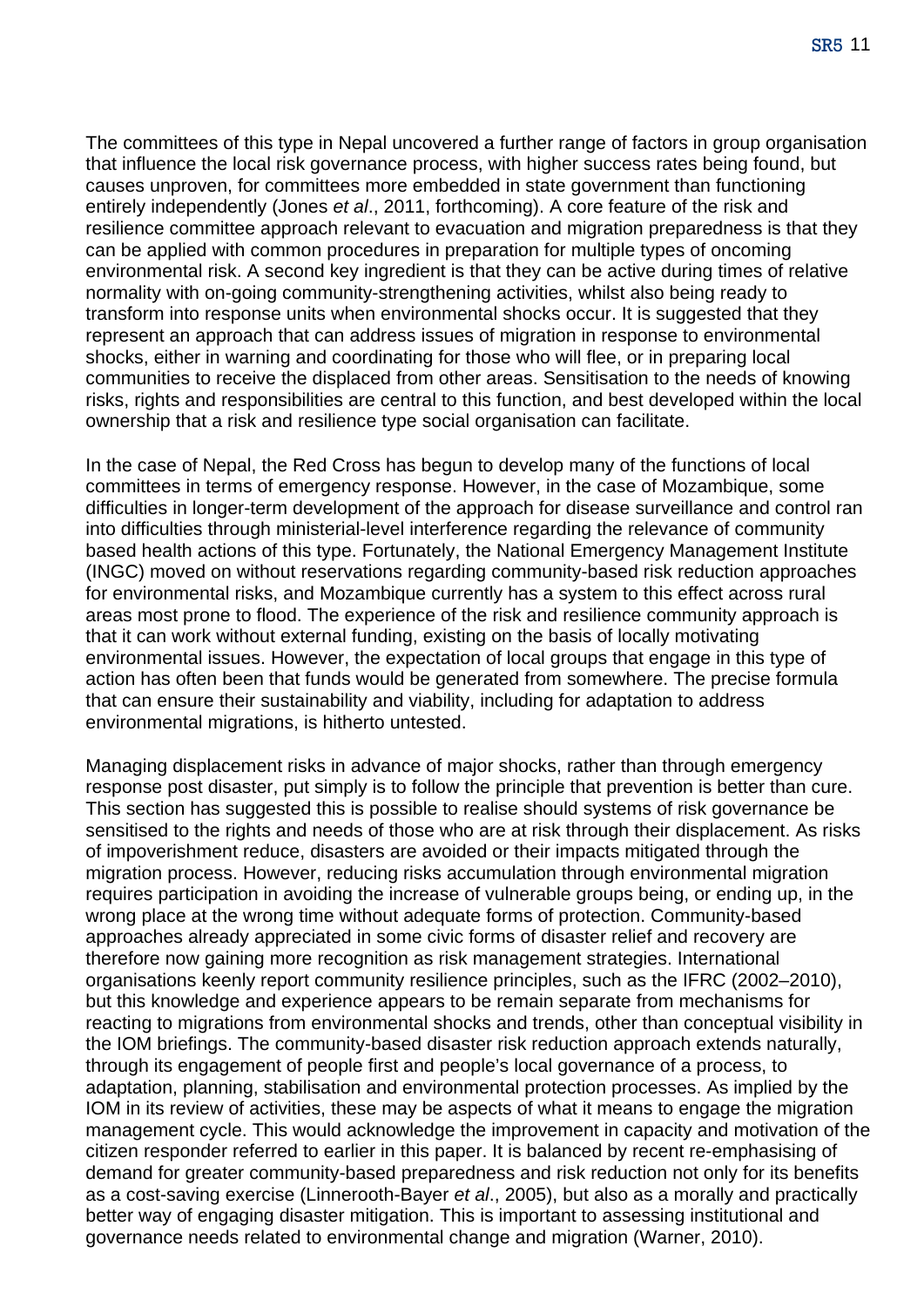# <span id="page-11-0"></span>**Selected operational mechanisms for reacting to environmental shocks in global migration**

The summary analysis in Table 1 outlines selected operational mechanisms for reacting to environmental shocks when putting migration into a disaster reduction frame as influenced by the principles derived so far in this paper. The selection of these mechanisms is not intended as comprehensive but is indicative of a field undergoing on-going development. As indicated in Table 1, they are the more specific mechanisms that emerge if developing detail from the IOM schema which uses themes of preventing, preparing, managing, mitigating impact and addressing migration as the components of a migration management cycle (IOM, 2010). The subsections that follow explore the consequences further.

### **Early warning and engagement**

Early-warning actions in preventing and preparing for migration are those that seek to avoid or reduce potential negative impacts, modified to the extent that knowledge built from earlier events contributes to understanding how to prepare for those forthcoming. In the case of migration as an adaptive strategy to cope with environmental change, this could also function as early warning for optimal opportunities to migrate elsewhere during non-emergency. Earlywarning mechanisms have been encapsulated in what disaster managers refer to as a disaster management cycle moving between preparedness, relief and rehabilitation. Though cycles of this variant have been contested as limited in their resemblance of actual process (Frerks *et al*., 1995), as a conceptual and descriptive management aid the cycle is still perpetually referred to. The need to prepare for decision making before, during and after a disaster event is not in question. Prevention involves a contingency plan and this has been developed for mass migration emergencies (IOM, 2008).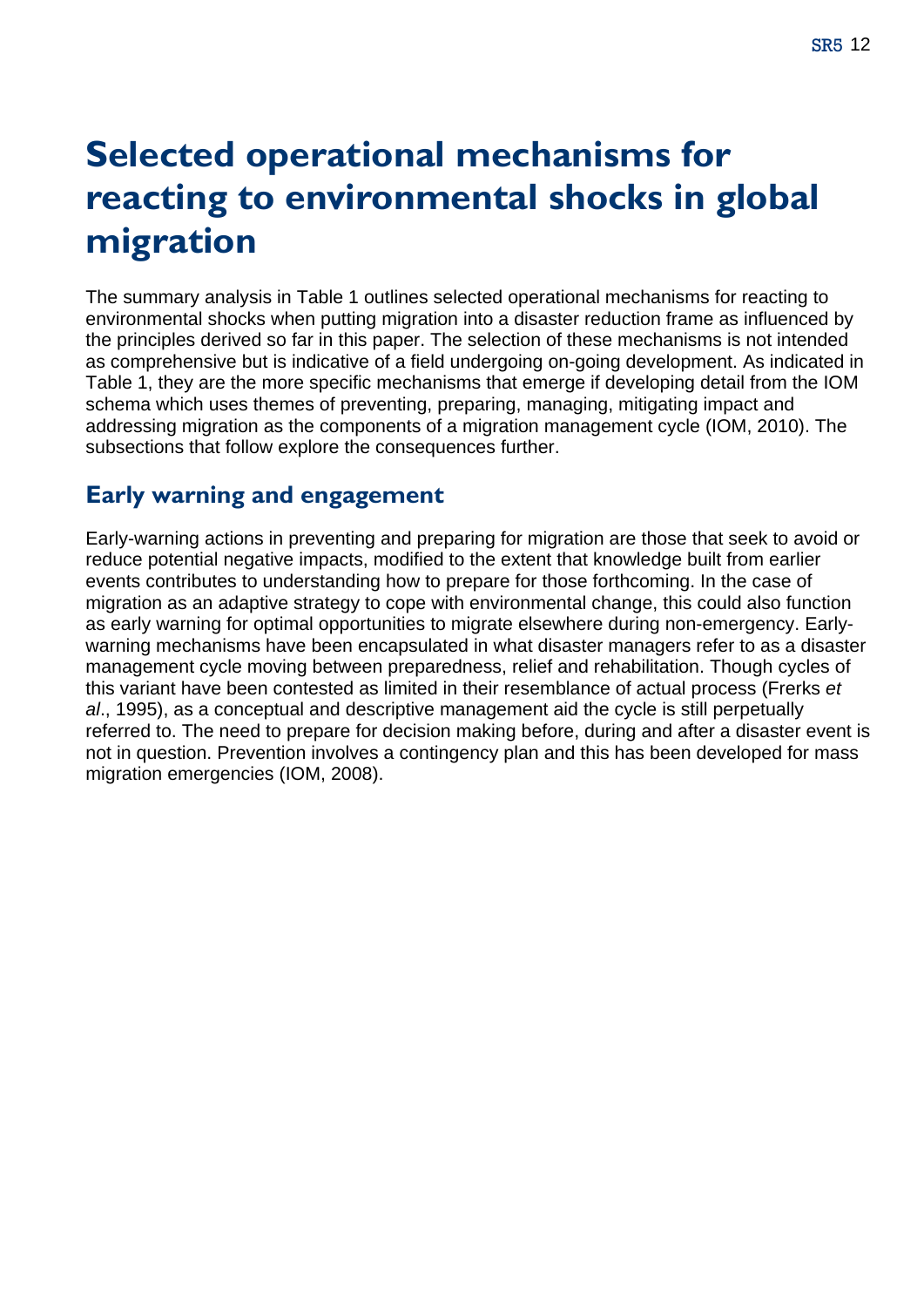#### **Table 1: Selected operational mechanisms in reacting to environmental shocks for migration contexts**

| Operational mechanisms in reacting to environmental shocks                                                                                                                                                                                                                                                                                                                                                                                                         |                                                                                                                                                                                                                                                                                                                                                                                                                                                                                                                                                                                            |                                                                                                                                                                                                                                                                                                                                                                                                                                                                                                                                                                                              |                                                                                                                                                                                                                                                                                                                                                                                                                                                                                                                                              |  |  |
|--------------------------------------------------------------------------------------------------------------------------------------------------------------------------------------------------------------------------------------------------------------------------------------------------------------------------------------------------------------------------------------------------------------------------------------------------------------------|--------------------------------------------------------------------------------------------------------------------------------------------------------------------------------------------------------------------------------------------------------------------------------------------------------------------------------------------------------------------------------------------------------------------------------------------------------------------------------------------------------------------------------------------------------------------------------------------|----------------------------------------------------------------------------------------------------------------------------------------------------------------------------------------------------------------------------------------------------------------------------------------------------------------------------------------------------------------------------------------------------------------------------------------------------------------------------------------------------------------------------------------------------------------------------------------------|----------------------------------------------------------------------------------------------------------------------------------------------------------------------------------------------------------------------------------------------------------------------------------------------------------------------------------------------------------------------------------------------------------------------------------------------------------------------------------------------------------------------------------------------|--|--|
| <b>Preventing and</b><br>preparing for<br>migration                                                                                                                                                                                                                                                                                                                                                                                                                | <b>Managing and mitigating migration</b>                                                                                                                                                                                                                                                                                                                                                                                                                                                                                                                                                   |                                                                                                                                                                                                                                                                                                                                                                                                                                                                                                                                                                                              | <b>Addressing the effects</b><br>of migration from<br><b>shocks</b>                                                                                                                                                                                                                                                                                                                                                                                                                                                                          |  |  |
| <b>Early -warning</b><br>engagement                                                                                                                                                                                                                                                                                                                                                                                                                                | <b>Reactions to risks</b>                                                                                                                                                                                                                                                                                                                                                                                                                                                                                                                                                                  | <b>Disaster communication</b>                                                                                                                                                                                                                                                                                                                                                                                                                                                                                                                                                                | <b>Response standards</b>                                                                                                                                                                                                                                                                                                                                                                                                                                                                                                                    |  |  |
| i.e. Awareness to<br>strengthen motivation<br>and capacity to<br>negotiate migration<br>from environmental<br>shocks<br>Participation in early<br>action through potential<br>migrant and host<br>capacity to address<br>uncertainty in<br>environmental systems<br>Knowing when and how<br>best to evacuate or stay<br>put relative to changes<br>in environmental risk,<br>where necessary with<br>improved risk<br>assessment and early<br>warning technologies | i.e. Advanced<br>interpretation and<br>representation of migrant,<br>non-migrant and host<br>community reactions to<br>risks and consequent<br>implications<br>Resourcefulness of<br>potential migrants and<br>understanding of culturally<br>derived reactions under<br>varying social economic<br>and environmental<br>contexts<br>Inputs of ongoing risk<br>assessment into<br>sustainable risk<br>management. Making<br>global assistance pledges<br>accountable<br>Evaluation of risk<br>governance contexts of<br>environmental migrants,<br>non-migrants and hosting<br>communities | i.e. Integrated communication<br>to mediate reactions to<br>environmental shocks for<br>those who migrate, those who<br>stay and those in hosting<br>areas<br>Locally, grounded information<br>between those experiencing.<br>those observing and those<br>reporting reactions to<br>environmental migrations<br>Appropriate access to and<br>use of communication<br>technology<br>Communicating past lessons<br>to current circumstances for<br>modified policy development<br>Appropriate use of the media<br>and other communication<br>channels in environmental<br>migration education | i.e. Minimum and<br>extended standards for<br>contexts of environmental<br>migration.<br>Civil societal, and locally<br>grounded management of<br>emergency relief and<br>recovery for the most<br>vulnerable in areas of<br>fleeing, migration routes<br>and destinations<br>Longer-term recovery and<br>rehabilitation<br>Migration as development<br>oriented adaptation and<br>disaster risk reduction<br>through upholding of<br>migrant and host rights.<br>Honouring pledges for<br>reconstruction in areas of<br>environmental shock |  |  |

Early warning does not guarantee early action due to complex interpretational and communicational limitations addressed in the following subsections of this paper. Ultimately, preparedness challenges human organisation, vision and commitment as it involves working in preparation for 'uncertain' or unproven events. Resources to invest in preparedness are often difficult to source as the evidence base is incomplete, leading to potential loss of motivation for action amongst at risk groups. Politically it is difficult to invest in unseen risks rather than the more obvious and well-reported scenes that follow an environmental shock. The unpredictability of migration decisions adds to this 'crisis of uncertainty', complicating prediction capacity still further. The implication has been that the field of prevention and risk reduction remains distinctive for receiving wide interest and pledges of ideas or monetary support (such as through the Hyogo Accord of 2005), but remains to date with few to-scale financial investments, and many gaps in finding adequate technical solutions.

Whilst the world rallied behind the Hyogo Accord following the reactions to the 2004 Indian Ocean Tsunami and other environmental disasters, and whilst there is increasing attention to potential environmental migrations, real investment in longer-term environmental disaster risk reduction remains elusive. Putting preparedness and its attendant early-warning and disaster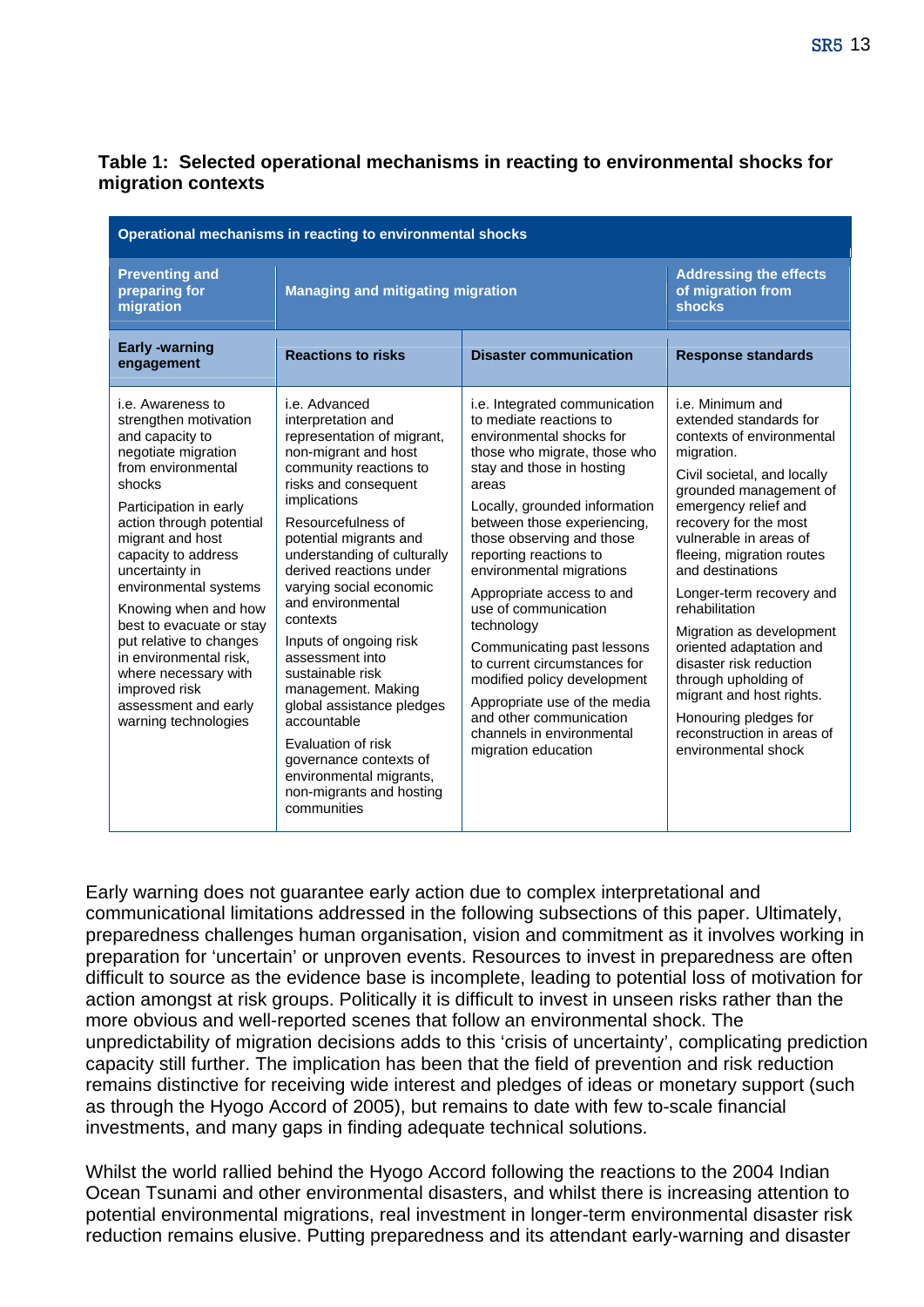mitigation measures not only requires further examination in terms of mainstreaming migration, but also awaits combinations of knowledge and technology development, political will and behaviour more widely. Each factor can be driven by the other, so one way forward is to facilitate education and awareness of disaster and development migration linkages for a more informed early-warning approach.

With regard to community preparedness in environmental hazard mitigation, one of the questions raised through the work referred to earlier in Mozambique and Nepal is whether the most at-risk members of a group have sufficient motivation, or can be adequately empowered, for protective actions in advance. This is because where poverty is a daily pressure, people focus on the immediate needs they experience, rather than on longer-term speculative ones they do not currently experience. We know from this that migrant and host group engagement with risk reduction will require linking activities that make preparedness worthwhile in the short term. This is the rationale behind Figure 1, which shows that community engagement in effective early warning requires inclusion of community development and well-being aspirations. For example, the groups engaged in the risk and resilience work in Mozambique and Nepal and to some extent the Cyclone Preparedness Programme in Bangladesh were active in seeking small-scale asset gains in carrying out their work for their committees, either economic or social, though these could be environmental or political gains in other contexts. However, the variability in propensity of different types of migrant, non-migrant or hosting group to engage in early preparedness is not known, even if the motivational well-being opportunities may be a likely way of achieving it. Furthermore, it is important to consider that the simplified representation of community involvement in early warning and development through a wellbeing driver takes place within culturally and politically specific contexts that vary from place to place and over time. The model is suggested as resonant with successful migrant adaptation processes. The well-being driver within refugee groups is a potential vast arena to consider,



#### b) Community involvement in early warning and development



**Figure 1: The basis of community-based early warning. Source: Author, in IFRC** *World Disasters Report* **(2009, p. 43).**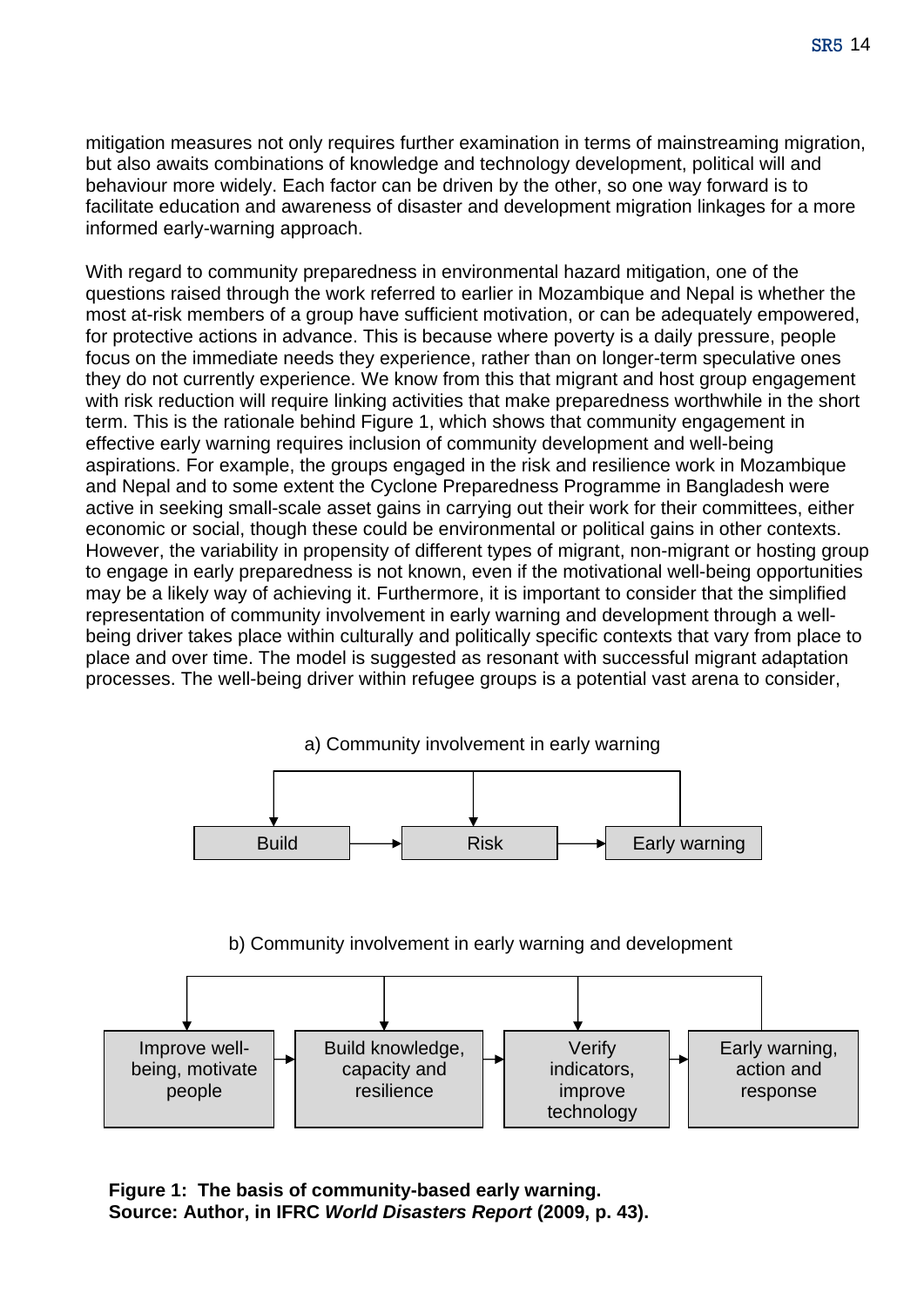<span id="page-14-0"></span>involving economic, social, environmental and psychological domains (Jayawickrama, 2010). For simplification it can be considered here to reflect well-known aspirations of internally displaced persons (IDPs) and refugee groups internationally to engage in regular life skills and livelihoods even in the most extreme cases of physical and mental deprivation. Alternatively, in developmental terms it can also be considered as the investment in poverty reduction that offsets the impact of adverse environmental change, rather then removing environmental change.

### **Reactions to risk**

Reactions to environmental risks vary from situation to situation dependent on experiences of previous events, perceptions of risks, personality, levels of dependency on resources, communication and interpretational issues. The way risks have been conceptualised is notoriously influential on the way interventions may develop. However, there is also a longstanding cultural controversy concerning environmental disasters as either 'acts of God or acts of man' (O'Keefe *et al*., 1976). An associated fundamental viewpoint is that no disaster is in effect a natural disaster (Cannon, 1994). They are unnatural in that mass fatality is never inevitable should there be the capability of being in the right place, at the right time with adequate forms of protection (Collins, 2009a). In this respect capacity is an overriding theme that tends to determine ultimately much of the progress in disaster reduction (Wisner *et al*., 2004). Of interest here for the case of migrants is that 'displaced' groups have frequently been associated with resourcefulness (Haines, 2010), a phenomenon that extends to not only regulating their own livelihoods but also contributing to the opportunities of host communities (Jacobsen, 2002).

At the institutional level, further challenges are in the moral, political and scientifically guided decisions in relation to level of impact of an environmental shock and certainty about its occurrence (Table 2). Terms of engagement in these reactions and policy rationales will vary across different contexts and institutional links to the event. It is important to note that Table 2 represents only a very basic conceptualisation of the decision-making domain where there are trade-offs between higher and lower impacts under varying conditions of certainty. The point here is to demonstrate a range of potential reaction positions alongside implied and contrasting policy rationales. Analysts will recognise examples of disasters and displacement events they have accompanied as variously fitting parts of this representation. There is no intention here to brand any particular event within this; it is accepted that categorisation in this respect could be hugely subjective. It is also acknowledged that environmental crises involving migration may at different stages of the unfolding event be represented by varying parts of the matrix.

Financial investment as a reaction to global risk has additional dimensions to those implied in Table 1. For example, there is much greater investment in the more politically active arena of climate change adaptation than other forms of disaster risk reduction despite uncertainty about climate. Driving this is the fear of migration of some governments, particularly that high numbers of Africans might be pushed by climate change into Europe, and Mexicans to the United States. However, few sound data exist to show how many people really might move in this way as a consequence of overall climate change. For example, whilst the Intergovernmental Panel on Climate Change (IPCC, 2007) has indicated that, by 2080, 1.1– 3.2 billion people will be experiencing water scarcity, 200 –600 million hunger and 2–7 million coastal flooding, estimations of an additional 250 million people being permanently displaced by climate change phenomena alone by 2050 are speculative and admitted to assume continued current trends. Most agencies avoid providing current figures but quote likely future figures, further demonstrating limitations in the current definition of environmental migrant. For now, evidence is more specifically available with regard to those people who are displaced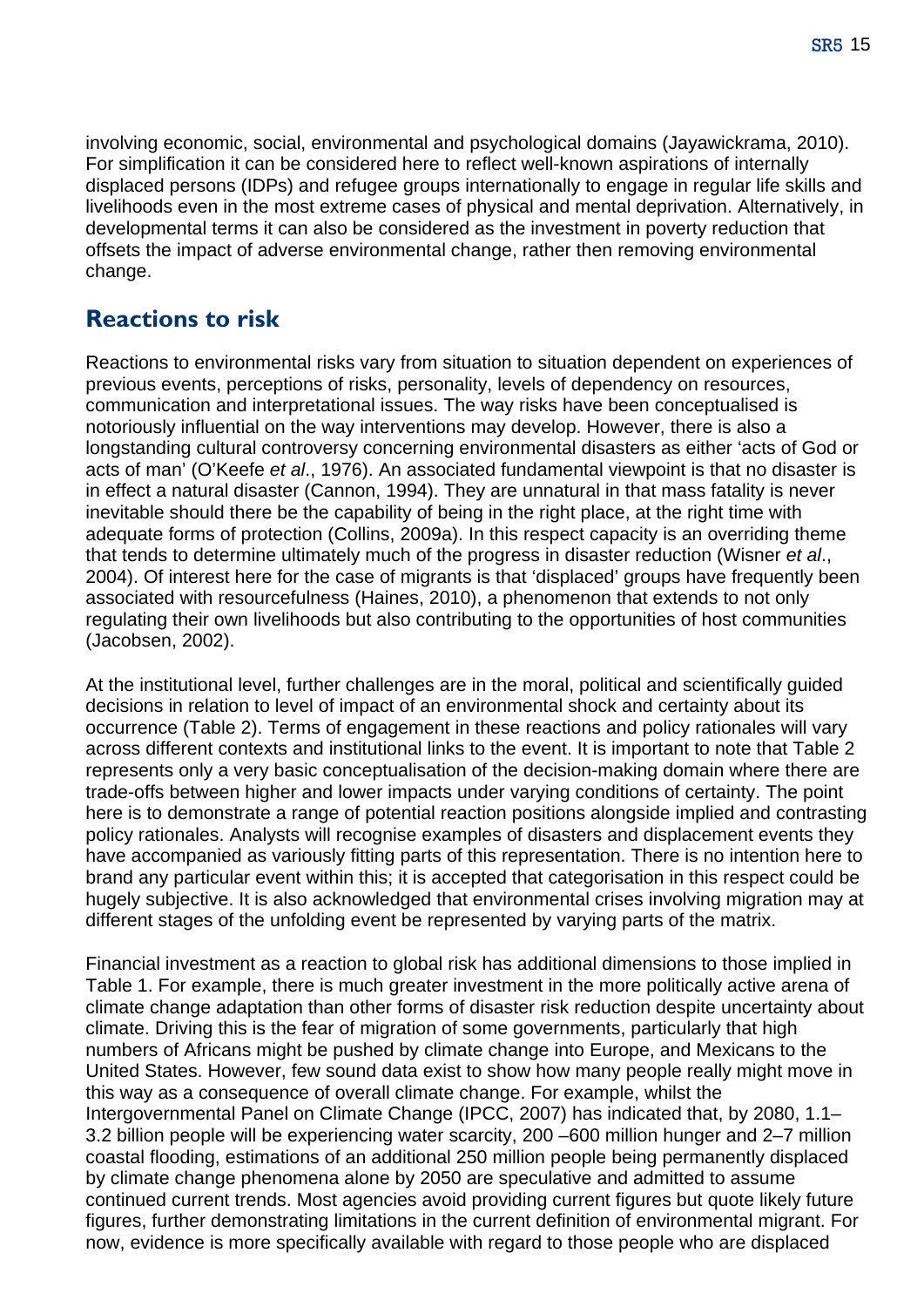either temporarily or longer term by rapid-onset events, some of which may be becoming more frequent as a result of climate change, such as flash floods and cyclones. The indirect impacts over the longer term, such as worsening food security in arid areas, though a genuine pressure of climate change, remain difficult to assess because of the mitigating effects of adaptation and the drive to remain *in situ* not being fully known.

#### **Table 2: Characteristic migration related reactions and policy rationales under varying conditions of certainty and environmental impact**

|                            | <b>Higher potential impact</b>                                                                                                                                                                                                                                                                                                                                                                                                       | <b>Lower potential impact</b>                                                                                                                                                                                                                                                                                                                                                                                                        |
|----------------------------|--------------------------------------------------------------------------------------------------------------------------------------------------------------------------------------------------------------------------------------------------------------------------------------------------------------------------------------------------------------------------------------------------------------------------------------|--------------------------------------------------------------------------------------------------------------------------------------------------------------------------------------------------------------------------------------------------------------------------------------------------------------------------------------------------------------------------------------------------------------------------------------|
| <b>Higher</b><br>certainty | <b>Characteristic reaction:</b><br>Focus on short-term and more visible<br>migration impacts with limited investment<br>in underlying vulnerability and<br>development issues<br><b>Characteristic policy rationale:</b><br>Mitigate likely impacts on known<br>vulnerable migrant groups. Resilience<br>building, well-being, poverty reduction<br>and development progress as additional<br>actions where feasible                 | <b>Characteristic reaction:</b><br>Moral and political awareness of migrant<br>and other issues submerged. Low<br>intervention investment accompanied by<br>non-action for 'acceptable' risks of<br>'minority' concern<br><b>Characteristic policy rationale:</b><br>Use evidence base to reduce<br>environmental threat, and negotiate<br>longer-term adaptations, well-being or<br>poverty reduction                               |
| Lower<br>certainty         | <b>Characteristic reaction:</b><br>Lack of motivation and precautionary<br>investment to crucial areas of migration.<br>Occasional misdirected reactions due to<br>uncertainty<br><b>Characteristic policy rationale:</b><br>Develop knowledge and understanding<br>of complex impact on and consequences<br>of migration. Opportunity for diplomacy,<br>rights and moralistic persuasion with<br>potential of political opportunism | <b>Characteristic reaction:</b><br>Slower-onset and 'lower impact' crisis is<br>considered status quo with acceptable<br>levels of unknown migration risk<br>Characteristic policy rationale:<br>Concord with available knowledge and<br>development broadly mindful of<br>underlying condition of resilience and<br>well-being, including potential of poverty<br>reduction and development. Migration<br>only partially considered |

Whilst the science of climate and related environmental hazards remains at times patchy, albeit it is clear that change is occurring, some level of certainty is readily available with regard to the effects of local environmental changes on varying conditions of human vulnerability. It is important to consider here that displaced people who may be economically impoverished often gather, or are gathered, in areas of higher environmental risk (Black, 1998; Collins, 1998). The poorest are more exposed to environmental hazards, and hence vulnerability and poverty reduction mitigates disaster impact (Pelling, 2003; Bankhoff *et al*., 2004; Wisner *et al*., 2004; Collins, 2009a). The relationship between poverty and impact of an environmental shock led to increasing convergence of disaster risk reduction as emphasised by the Hyogo Accord of 2005, poverty reduction as emphasised by the Millennium Development Goals, and climate change adaptation (Collins, 2009a; Pelling, 2010). Multiple international organisations increasingly recognise the interconnections including the UN, World Bank and national-level strategies. In contexts of poverty, disaster risk reduction, sustainable development and climate change adaptation are largely aspects of the same agenda of survival and a struggle for more even development, intergenerational equity and aspirations of well-being for current and future generations. The ability to view this in terms of a human migration context potentially revitalises global reactions to these global policy drivers regardless of the levels of certainty that may be possible.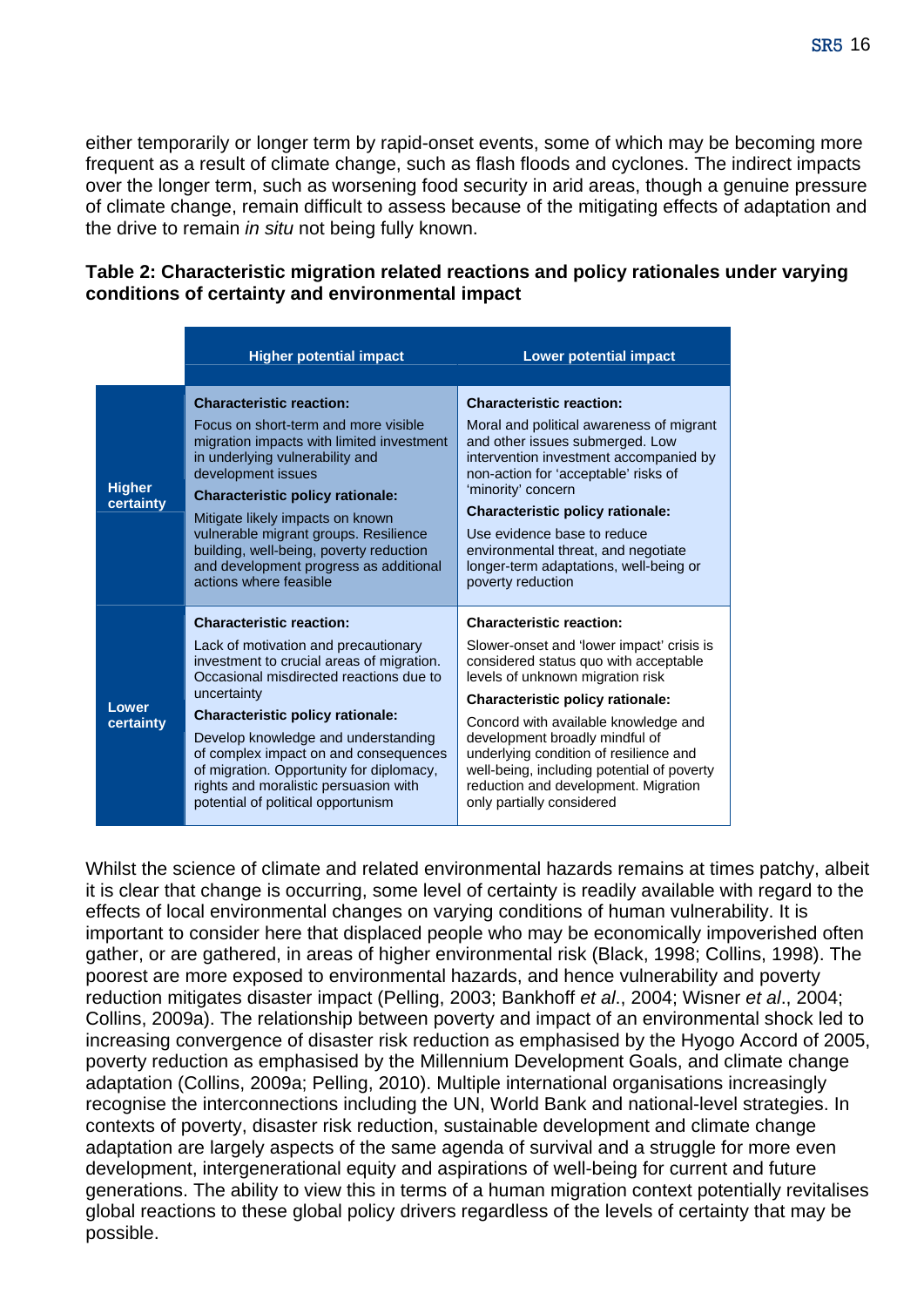#### <span id="page-16-0"></span>**Disaster communication**

Communication also mediates reactions to environmental shocks. State-of-the-art communications are those that preserve the integrity of the message being communicated. From the ground-level site of a displacement, those engaged in the research process increasingly have learned to apply participatory technologies to be able to gather and communicate information (multiple sources describe this, but see Pelling, 2007; IFRC, 2010;). What can be communicated is only as good as the interpretation of the situation through assessments at the scene of the events. A further advance in the techniques of crisis communication lies in the ability to transmit information in real time and the accessibility of multiple actors, including emergency migrants themselves, to engage in communication at a global level. However, hazards, risks, vulnerabilities, adaptation processes and the capacity to deal with environmental shocks and associated migration are subject to how all of these are represented in the wider chain of communication. Questions in disaster communication can be reduced to who informs and who is informed, and what techniques are available to transmit sensible and interpretable information. This is particularly important with regard to the role of the media and the reactions they are capable of inducing (Vasterman *et al*., 2005). Since the way information is portrayed and received determines the reaction that may result, risk perception studies play an important role in understanding how people reduce or ignore risk (Adams, 1995; Slovic, 2000) and the distancing of risk through modernisation (after Beck, 1992). Further in-depth work is currently being compiled on disaster communication questions by an international research group coordinated by the Centre for Interdisciplinary Studies at Bielefeld University, Germany (ZiF, 2011). The question of communicating trust is central to many of the issues being exposed (Stephenson, 2005; Longstaff and Young, 2008).

Communication underpins the capacity for early-warning engagement as outlined earlier. information communication technology (ICT) now allows environmental shocks to be known about instantly throughout the world, providing access to a higher percentage of people. It is also a tool for those surviving the environmental shocks, to trace each other across dispersal landscapes. Some recent environmental emergencies, such as our cited cases of New Orleans, Haiti, Pakistan and Japan, have all witnessed the adoption of mobile communication technology as a reaction mechanism. It was used to make contact with families and in some instances to warn of further risks to come. The mobile phone and social media more widely have ushered in a communication environment in which both those displaced by environmental shock and observers can interact with each other and with the media in a manner that was not possible until recent times. Some relief NGOs now engage in providing communications services for survivors and refugee groups. Communication capacity changes the dynamic in the dialogue among those experiencing, those observing and those reporting more formally on environmental events. For longer-term displacements and migrations, once the main media interest has subsided, communication technology remains the tool by which migrants can network their reactions and decision making.

#### **Humanitarian standards in disaster response**

Inevitably, despite the ideal of prevention and risk reduction, reactions to larger environmental shocks need to engage emergency relief. In the analysis of operational mechanisms included here migrants are often already taken more into the frame for relief than they are for prevention strategies. To avoid a haphazard approach to relief that leads to criticisms of the limitations in the industry, measures have been taken to produce guidelines and minimum standards (Oxfam, 1995; MSF, 1997; Sphere, 2004; and others). These include standards for immediate needs people have when an environmental shock has caused major destitution. They include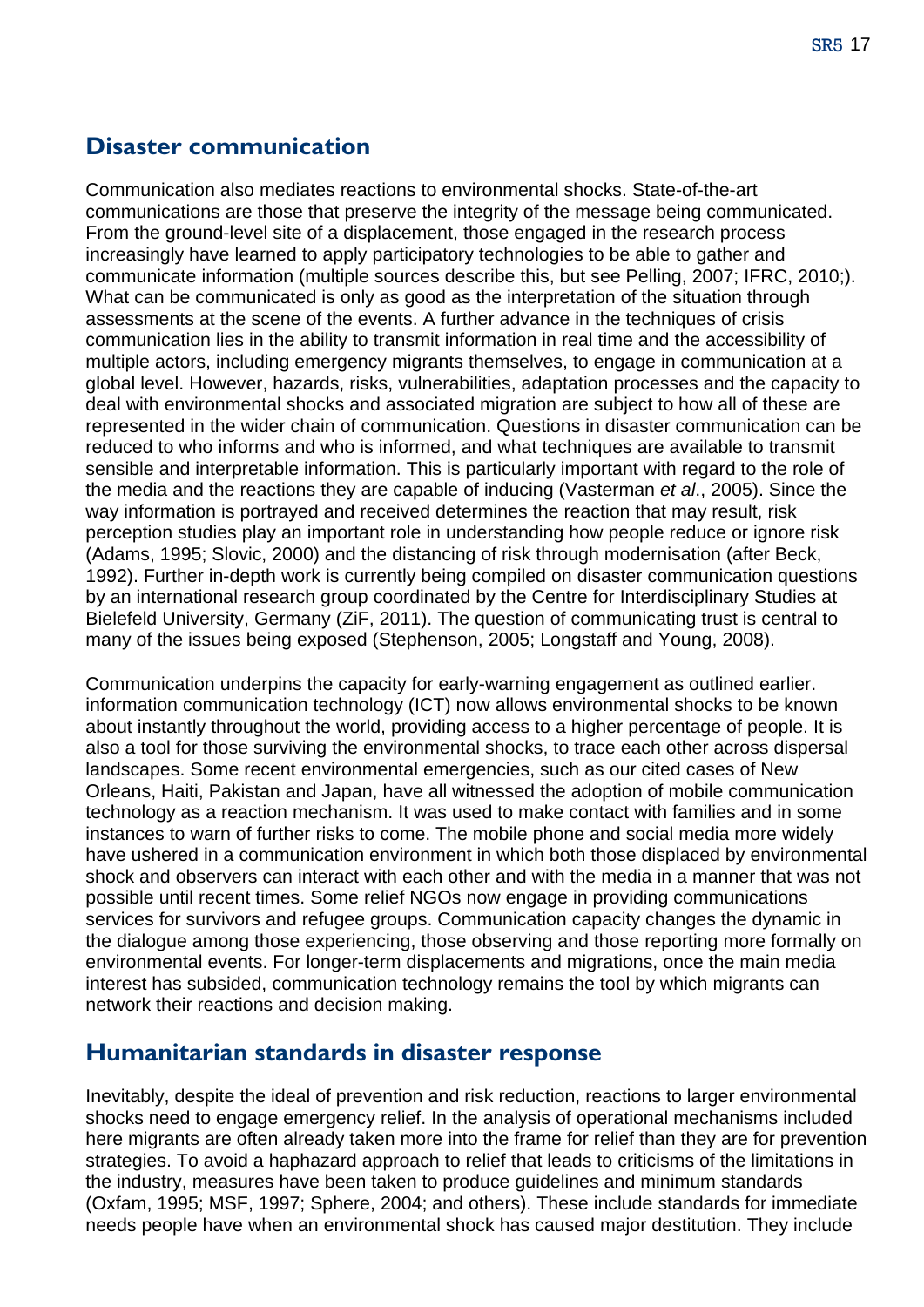<span id="page-17-0"></span>the primary subsistence ingredients of nutrition, water, sanitation, shelter and fuel. The case of Haiti revealed that security from theft and abuse must also be added to this list together with further criteria, such as wider health requirements and communications facilities. Reference to the rights of refugees is apparent in the Humanitarian Charter, reiterated through Sphere in terms of the right to non-refoulement (i.e. not to be sent back). The MSF humanitarian text is specifically orientated to refugee situations, and similarly the Oxfam approach to emergency relief. However, minimum standards often remain unattainable in many humanitarian crises involving mass displacements both rapid and slow onset, albeit with distinct differences between the two. This is because for more rapid-onset events displaced people may be out of reach of immediate relief or not represented as sufficiently a high priority to attract attention, and for slow-onset events they may become seen as an inevitable and 'acceptable' level of outcome. In these contexts, receipt of regular assistance can rarely be assumed.

Minimum standards as portrayed by the agencies might be less appropriate to some contexts or in more extreme circumstances if the standards are not locally derived. What therefore might be the basis of a minimum standard for contexts as contrasting as Somalia and populations displaced to the UK? A further problem is that when migrations are also associated with contexts of political violence rather than environmental shocks alone, there may be deliberate worsening of standards if a migrant group ends up on the wrong side of a political divide. Minimum standards in these contexts become more fundamentally about protecting rights through humanitarian action (IASC, 2002). There is evidence that local players can manage standards and delivery of humanitarian aid effectively where suitable emergency management governance is in place. This also helps address the problems of dependency and declining international interest once supporting agencies go home (Crisp, 2005), and in viewing the right level of recognition of displaced people's own adaptation strategies.

In summary, minimum standards for displaced people are now well realised by aid agencies, but are not necessarily adhered to when logistics do not allow or resources are not sufficiently abundant. Through involving the idea of a humanitarian charter, standards ultimately need to extend to a rights-based approach for disaster risk reduction and development opportunities, not just in terms of relief. However, limitations are that both preventative risk reduction and long-term recovery are likely to remain less well supported than short-term emergency relief, and the latter can be confined to those who migrate. A growing problem is that pledges for long-term reconstruction assistance following some disasters events are not being honoured. In the case of the 2004 Indian Ocean Tsunami, from which there were at least 160,000 deaths and 2 million people in need of assistance, many of them temporary or longer-term migrants, the Council of Europe Parliamentary Assembly estimated the world to have pledged over US\$8 billion of relief and longer-term assistance during the short-term aftermath. However, 1 year later only 2% of this response had actually been delivered (Council of Europe, 2005). Many (it is not known how many) in the regions affected remain displaced from their original rebuild aspirations. Reactions to environmental shocks where there is only immediate relief does little to reintegrate sustainable development and bring security in contexts of future displacement risks. The 2010 earthquake in Haiti and floods of Pakistan, amongst other events, have already demonstrated this.

# **Conclusions**

This paper has analysed mechanisms for reacting to migration associated with environmental shocks drawing from people-centred principles of disaster risk reduction and response. A basic framework suggested as central to the analysis of appropriate reactions was supplemented with a number of operational mechanisms that form a part of this approach. The consequences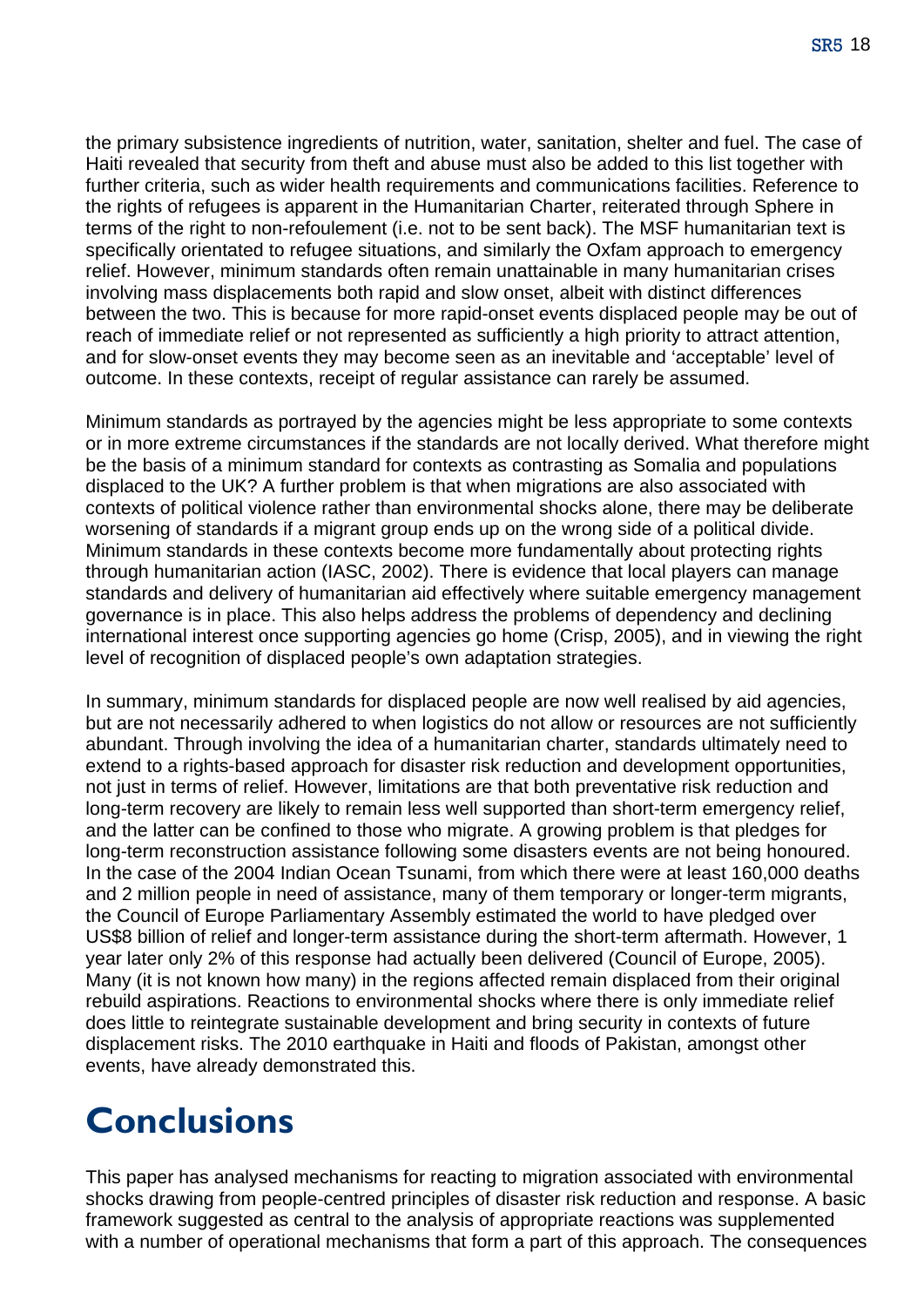of not applying a framework of principles along these lines are that understanding of environmental migration and its associated reactions, means to mitigation and options for addressing the outcomes would lack appropriate orientation. Further, there would be a lack of attention to extensive conceptualisation informed by the direct experiences of dealing with extreme events. Application of these principles should help avoid misrepresentation of environmental migration priorities.

Reactions to environmental shocks depend on the nature of the event, and the circumstances and profiles of those displaced or otherwise affected. Key concerns are exposure to higher-risk places by more economically vulnerable groups and the resultant dynamics that develop through displacement. Transitions in health security, capacity, rights, resilience and adaptability mediate changes in risk, and are fields that can be effectively engaged. This demands intersectoral and interdisciplinary work, although combinations of governmental departments and external agencies would naturally need to vary from crisis to crisis and country to country. No reaction is appropriate if it is not grounded in the local reality of citizen first responders. This was evidenced by an apparent policy lacuna in this aspect regarding reactions dealing with recent emergencies involving mass displacements in China, Haiti, Pakistan and other environmental disaster-struck locations. Short-term reactions are rarely balanced by long-term investments in recovery. With respect to displaced people's adaptation to change, whether assisted or not, there is further doubt as to whether returning a situation to a previous 'norm' is helpful. Forcibly displaced migrant adaptation strategies, as observable for voluntary migrant strategies, can be considered in terms of their role as the potential longer-term recovery strategy. Any assistance or relief in this sense becomes support to a migrant's own aspirations towards strategic improvement of well-being. Adjustments in relation to these challenges to existing norms of prevention and response cultures in relation to environmental shocks requires on-going reviews of disaster risk governance in migration contexts.

There are multiple definitions and classifications that can be ascribed to migration in relation to environmental shock. Though this paper has chosen not to labour already well-worn debates regarding classification of different types of migrant and displaced person, it has been important to reflect migration that occurs variously with both 'slow'-onset and rapid-onset events. Slow-onset environmental change can also produce characteristics of shock unfolding slowly, albeit realisation of a crisis can happen rapidly. Uncertainty about the full impact of many environmental events and consequent human migratory reactions exposes a need for a lot more in-depth research. For example, knowing more about why the same environment shock can produce variable individual relocation and emergency response reactions for groups of otherwise relatively similar people could assist future disaster mitigation efforts. Further, there are gender, age, experiential and educational influences in crisis decision making but little clarity as to the role of these differentials with respect to migration and hosting effects of migrations.

The paper has presented principles and adapted operating mechanisms learned from practice, though in part interpreted theoretically. The principles are reflections of what has become known as relevant to people operating from local communities, the lay practice, and does not necessarily always fit with formalised emergency management. Whilst migration contexts already constitute complexity, it is suggested that much of what is presented here, rather than merely adding disaster reduction ideas to the mix, are more so the latent issues stemming from within the issue of reacting to environmental migrations. This may mean the meta-narratives offered currently by the IOM in this field are to some extent now reflecting well-realised links and connections from scholarly work. However, little in-depth literature to date appears to fully analyse the summative observations offered here.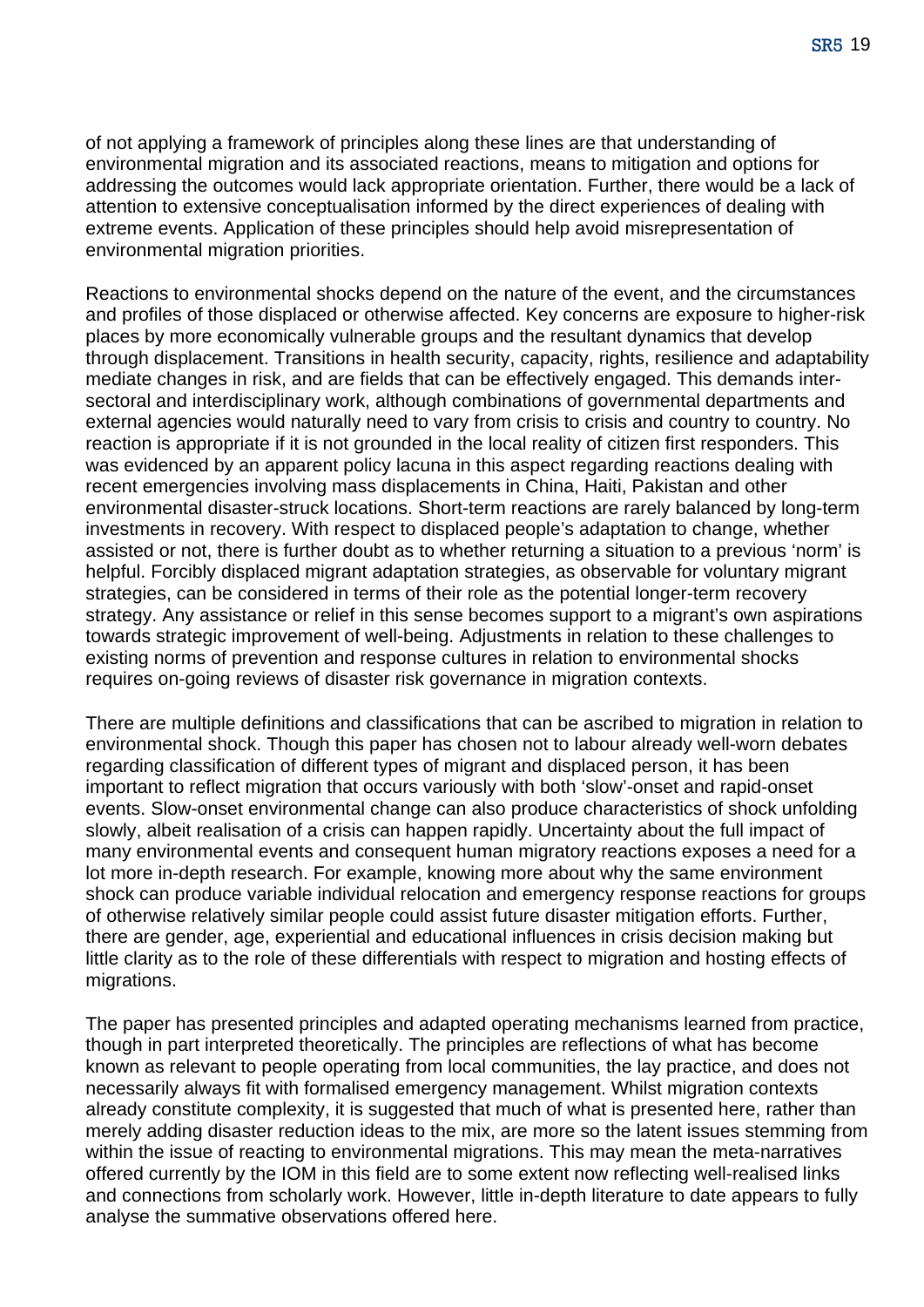Beyond community-based initiatives, such as the risk and resilience committees referred to in this paper, progress also needs to extend to adjustments in state and international policies. For example, this needs to address the designated status of future environmentally displaced people in order that human security in these contexts is a nationally and internationally governed right. Variable responses occur across cultures of formal and informal emergency management subject to contrasting development needs. Preparedness, early warning, civic or national policy, and accountable humanitarian response merely guide mechanisms in reacting to environmental shocks. Whilst people react to risk variably, timing and nuances of communication influence the nature of risk reaction, response and longer-term resilience building. Technological development enabling the rise of real-time and socially orientated media is altering the terrain of access, understanding and reacting to major crisis events, these being constructed and deconstructed by those who must interpret the messages conveyed. Migration is well recognised as a sensitive social, economic and political phenomenon for the media so that its representation in relation to environmental crisis can be presumed also open to good and bad representations as in other contexts.

Both research and systemic capacity in this field would appear to be in its infancy, in effect amounting to global-level indictments of being to some extent forewarned of the general, but on the whole unprepared for the specific. For example, early warning in countries of environmentally induced migration would require the capacity to know people's predisposition to migrate under different levels of environmental pressure. Once the effect of environmental shocks set in, humanitarian mechanisms that follow may continue to be needed short-term or for protracted periods, requiring on-going guidelines for disaster response. However, common standards rights and responsibilities in relation to environmental shocks are likely to remain contested in an uneven world.

We have ample evidence throughout history that sustainable development reduces the impact of environmental shocks, and that disaster risk reduction can improve the likelihood of sustainable futures. This also suggests there is much to be gained from the adage 'getting development out of disaster'. Principles presented here should assist the aspirations of those effected by environmental shocks to 'build back better' (Monday, 2002; UNICEF, 2005) and this is applicable for those who move, those in host areas and those who stay behind. It requires a vision for future actions beyond merely reacting to vulnerability and displacement, to realising aspirations for well-being and sustainability.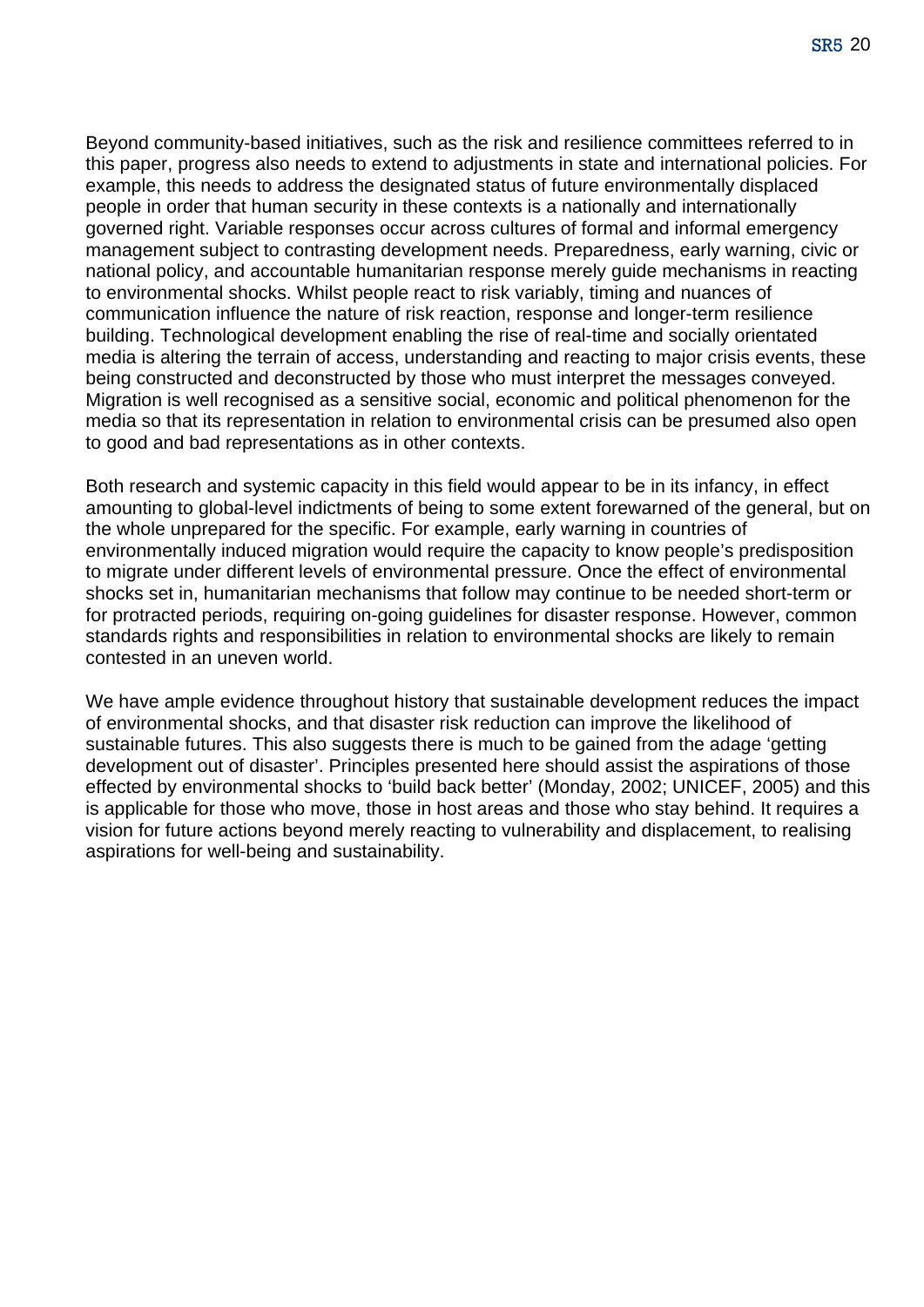# <span id="page-20-0"></span>**References**

Adams, J. (1995). *Risk.* London: UCL Press.

Alam, E. and Collins, A.E. (2010). Cyclone disaster vulnerability and response experiences in coastal Bangladesh. *Disasters,* 34(4): 931–953.

Alexander, D. E. (1997). The study of natural disasters, 1977–97: some reflections on a changing field of knowledge. *Disasters* 21: 284–305.

Ammann, W.J. (2006). Risk concept, integral risk management and risk governance. In: A.S. Ammann, S. Dannenmann and L. Vulliet (eds), *Coping with Risks due to Natural Hazards in the 21st Century.* Taylor & Francis, pp. 3–23.

Amendola, A., Linnerooth-Bayer, J., Okada, N., *et al*. (2008). Towards integrated disaster risk management: case studies and trends from Asia. *Natural Hazards* 44: 163–168.

Bankhoff, G. (2001). Rendering the world safe: 'vulnerability' as western discourse. *Disasters* 25: 19–35.

Bankhoff, G., Frerks, G. and Hilhorst, D. (eds) (2004). *Mapping Vulnerability: Disasters, Development and People.* London: Earthscan.

Beck, U. (1992). *Risk Society; Towards a New Modernity.* London: Sage.

Birkmann, J. (ed.) (2006). *Measuring Vulnerability to Natural Hazards: Towards disaster resilient societies.* Tokyo: United Nations University Press.

Black, R. (1998). *Refugees, Environment and Development*. Essex: Longman Development Studies.

Cannon, T. (1994). Vulnerability analysis and the explanation of 'natural' disasters. In: A. Varley (ed.), *Disasters, Development and the Environment*. Chichester: John Wiley, pp. 13–30.

CCA (2004). *Civil Contingencies Act*. London: UK Government.

Cernea, M.M. (1997). The risks and reconstruction model for resettling displaced populations. *World Development* 25: . 1569–1587.

Cernea, M.M. (2000). Impoverishment, risks and reconstruction: a model for population displacement and resettlement. In M.M. Cernea and C. McDowell (eds), *Risks and Reconstruction: Experiences of Resettlers and Refugees.* Washington, DC: World Bank.

Cernea, M.M. (2005). Concept and method: applying the IRR model in Africa to resettlement and poverty. In: I. Ohta and D. Gebre (eds), *Displacement Risks in Africa: Refugees, Resettlers and the Host Population.* Kyoto: Kyoto University Press, 195–258.

Christie, F. and Hanlon, J. (2001). *Mozambique and the Great Flood*. African Issues Series. Oxford: James Currey.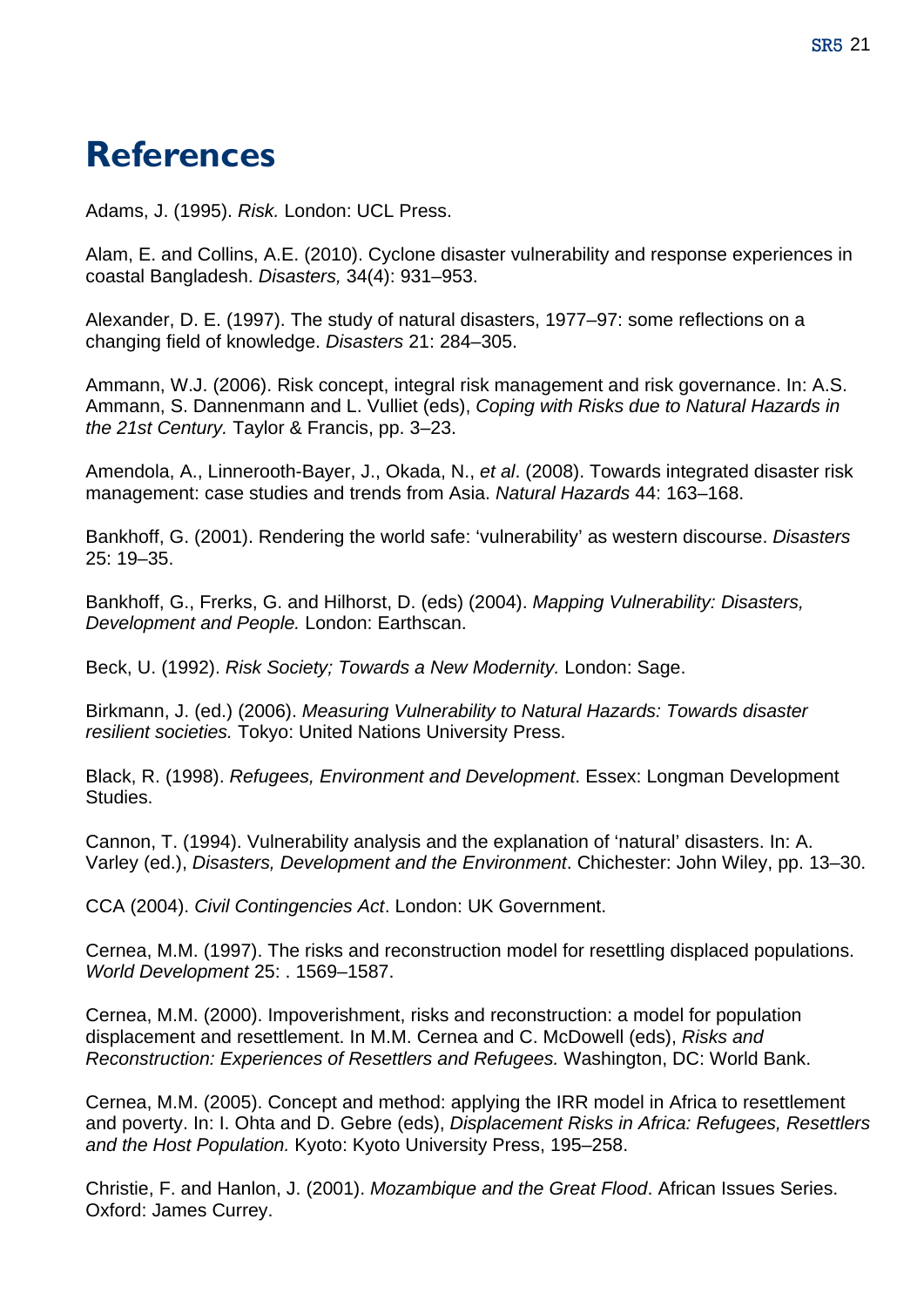Collins, A.E. (1998). *Environment, Health and Population Displacement: Development and Change in Mozambique's Diarrhoeal Disease Ecology*. Making of Modern Africa Series. Aldershot: Ashgate.

Collins, A.E. (2009a). *Disaster and Development*. Perspectives in Development Series. London: Routledge.

Collins, A.E. (2009b). The people centred approach to early warning systems and the 'Last Mile'. *World Disasters Report*, International Federation of the Red Cross and Red Crescent Societies (IFRC), pp. 39–68.

Council of Europe. 2005. *Europe and the tsunami disaster, Parliamentary Assembly, Document 10466, 26 January 2005*. Available from: [http://assembly.coe.int/Main.asp?link=/Documents/WorkingDocs/Doc05/EDOC10446.htm.](http://assembly.coe.int/Main.asp?link=/Documents/WorkingDocs/Doc05/EDOC10446.htm)

Crisp, J. (2005). No solutions in sight: the problem of protracted refugee situations in Africa. In: I. Ohta and D. Gebre (eds), *Displacement Risks in Africa: Refugees, Resettlers and the Host Population*. Kyoto: Kyoto University Press, pp. 17–52.

Cuny, F. (1983). *Disaster and Development.* Oxford: Oxford University Press.

DfID (2005). *Disaster Risk Reduction: A Development Concern.* London: Department for International Development.

DfID (2006). *Reducing the Risk of Disasters: Helping to Achieve Sustainable Poverty Reduction in a Vulnerable World.* London: Department for International Development.

Edgeworth, R. and Collins, A.E. (2006). Self-care as a response to diarrhoea in rural bangladesh: empowered choice or enforced adoption? *Social Science and Medicine* 63: 2686– 2697.

Edgeworth, R. (2010). *Self Care for Health in Rural Bangladesh*. PhD thesis, University of Northumbria.

Erwin Atwood, L. and Major, A.M. (1998). Exploring the 'Cry Wolf' Hypothesis. *International Journal of Mass Emergencies and Disasters* 16: 279–302.

Frerks, G.E., Kliest, T.J., Kirkby, S.J., *et al*. (1995). A disaster continuum? *Disasters* 19: . 362– 366.

Goma Epidemiology Group (1995). Public health impact of Rwandan refugee crisis: what happened in Goma, Zaire, in July, 1994? *Lancet* 345: 339–344.

Haines, D.W. (2010). *Safe Haven: A history of Refugees in America*. Virginia: Kumarian Press.

Harremoës, P., Gee, D., MacGarwin, M., *et al*. (eds) (2002). *The Precautionary Principle in the 20th Century: Late Lessons from Early Warnings*. London: Earthscan and European Environment Agency.

IASC (2002). *Growing the Sheltering Tree: Protecting rights through humanitarian action.* Geneva: United Nations. Available from: http:/[/www.reliefweb.int/iasc/rghr.html.](http://www.reliefweb.int/iasc/rghr.html)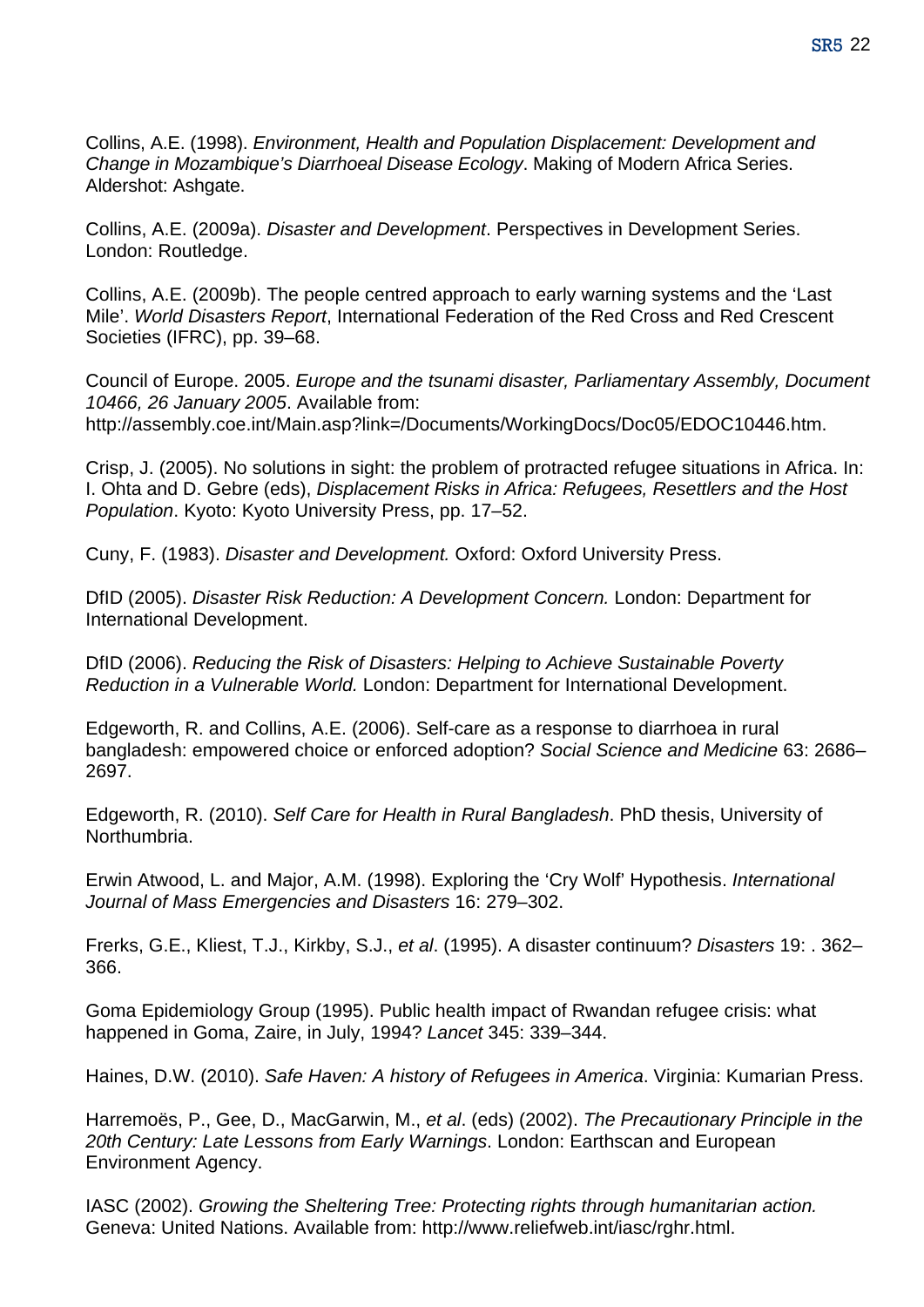IFRC (2006). *What is VCA? An Introduction to Vulnerability and Capacity Assessment.* Geneva: International Federation of the Red Cross and Red Crescent Societies. Available from: <http://www.ifrc.org/Global/Publications/disasters/vca/whats-vca-en.pdf>.

IFRC (2007). *How to do VCA? A Practical Step-by-step Guide for Red Cross and Red Crescent Staff and Volunteers*. Geneva: International Federation of the Red Cross and Red Crescent Societies. Available from: [http://www.ifrc.org/Global/Publications/disasters/vca/how](http://www.ifrc.org/Global/Publications/disasters/vca/how-to-do-vca-en.pdf)[to-do-vca-en.pdf.](http://www.ifrc.org/Global/Publications/disasters/vca/how-to-do-vca-en.pdf)

IFRC (2009). *Focus on Early Warning*. *World Disasters Report*. Geneva: International Federation of the Red Cross and Red Crescent Societies.

IFRC (2010). *Empowering Communities to Prepare for Cyclones, Report of the Bangladesh ICRC*. Available from: [http://www.ifrc.org/Docs/pubs/disasters/resources/reducing](http://www.ifrc.org/Docs/pubs/disasters/resources/reducing-risks/194300-Empowering-communities-to-prepare-for-cyclones.pdf)[risks/194300-Empowering-communities-to-prepare-for-cyclones.pdf](http://www.ifrc.org/Docs/pubs/disasters/resources/reducing-risks/194300-Empowering-communities-to-prepare-for-cyclones.pdf).

Ikeda, S., Sato, T. and Fukuzono, T. (2008). Towards an integrated management framework for emerging disaster risks in Japan. *Natural Hazards* 44: p267–280.

Ingleby, D. (ed.) (2005). *Forced Migration and Mental Health: Rethinking the Care of Migrants and Displaced Persons.* New York: Springer.

IOM (2008). *Contingency Planning Guide: Mass Migration Emergencies*. Geneva: International Organization for Migration.

IOM (2009). *Disaster Risk Reduction and Climate Change Adaptation in IOM's Response to Environmental Migration*. Geneva: International Organization for Migration.

IOM (2010). *Disaster Risk Reduction, Climate Change Adaptation and Environmental Migration: A Policy Perspective*. Geneva: International Organization for Migration.

Jacobsen, K. (2002). Livelihoods in conflict: The pursuit of livelihoods by refugees and the impact on human security of host communities. *International Migration* 40: pp. 95–123.

Jayawickrama, J. (2010). *Rethinking Mental Health and Wellbeing Interventions in Disaster and Conflict Affected Communities: Case studies from Sri Lanka, Sudan and Malawi*. PhD thesis, Northumbria University.

Jones, S., Aryal, K. and Collins, A.E. (2011). Local-level governance of risk and resilience in Nepal: a comparison of community-based and local authority disaster risk reduction capacity. *Disasters,* forthcoming.

Kilby, P. (1993). Emergency relief programmes for pastoral communities. *Development in Practice* 392–102.

King, D. and Cottrell, A. (eds) (2007). *Communities Living with Hazards*. Queensland: Centre for Disaster Studies, James Cook University.

Linnerooth-Bayer, J., Mechler, R. and Pflug, G. (2005). Refocusing disaster aid. *Science* 309: pp. 1044–1046.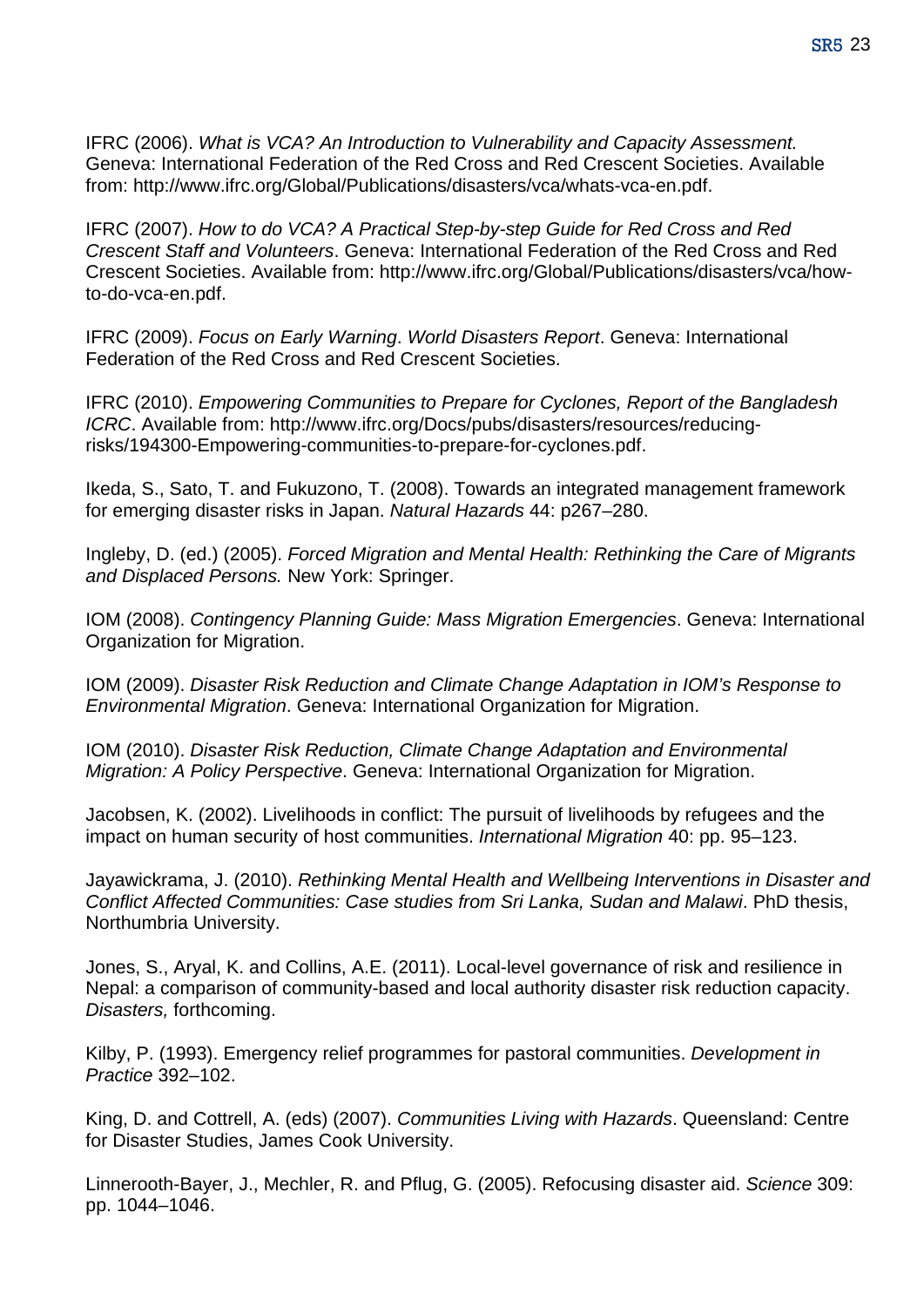Longstaff, P.H. and Yang, S. (2008). Communication management and trust: their role in building resilience to 'surprises' such as natural disasters, pandemic flu, and terrorism. *Ecology and Society* 13. Available from: http:/[/www.ecologyandsociety.org/vol13/iss1/art3/.](http://www.ecologyandsociety.org/vol13/iss1/art3/)

McLoughlin, D. (1985). A framework for integrated emergency management. *Public Administration Review Special Issue; Emergency Management: A Challenge for Public Administration* 45: 165–172.

Lupton, D. (1999). *Risk*. London: Routledge.

Manyena, B. (2006). The concept of resilience revisited. *Disasters* 30: 433–450.

Mercer, J., Kelman, I., Taranis, L. and Suchet-Pearson, S. (2010). Framework for integrating indigenous and scientific knowledge for disaster risk reduction. *Disasters* 34: 214–239.

Monday, J.L. (2002). Building back better: creating a sustainable community after disaster. *Natural Hazards Informer* 3: 1–11. Available from: http:/[/www.colorado.edu/hazards/publications/informer](http://www.colorado.edu/hazards/publications/informer).

MSF/Médicins Sans Frontières (1997). *Refugee Health: An Approach to Emergency Situations.* London: Macmillan Education Ltd.

NCPTSD (2005). *Effects of Traumatic Stress in a Disaster Situation*. A National Centre for Post Traumatic Stress Disorder Fact Sheet. Washington DC.

NICE (2005). *Post Traumatic Stress Disorder (PTSD): The Management of PTSD in Adults and Children in Primary and Secondary Care*. Clinical Guideline 26, National Institute for Clinical Excellence, London.

O'Keefe, P., Westgate, K. and Wisner, B. (1976). Taking the 'Naturalness' out of 'Natural Disaster'. *Nature* 260: 566–567.

Oliver-Smith, A. (1996). Anthropological research on hazards and disasters. *Annual Review of Anthropology* 25: 303–328.

Oliver-Smith, A. 2006. *Disasters and Forced Migration in the 21st Century*, Social Sciences Research Council. Available from: [http://understandingkatrina.ssrc.org/Oliver-Smith/.](http://understandingkatrina.ssrc.org/Oliver-Smith/)

Oxfam (1995). *The Oxfam Handbook of Development and Relief*. Oxford: Oxfam.

Palen, L., Hiltz, S.R. and Liu, S.B. (2007). Online forums supporting grassroots participation in emergency preparedness and response. *Communications of the ACM* 50: 54–58.

Paton, D. and Johnston, D. (eds) (2006). *Disaster Resilience: An Integrated Approach.* Springfield, Illinois: Charles Thomas Publishers.

Pelling, M. (2003). *The Vulnerability of Cities: Natural Disasters and Social Resilience.* London: Earthscan.

Pelling, M. (2007). Learning from others: the scope and challenge for participatory disaster risk assessment. *Disasters* 31: 373–385.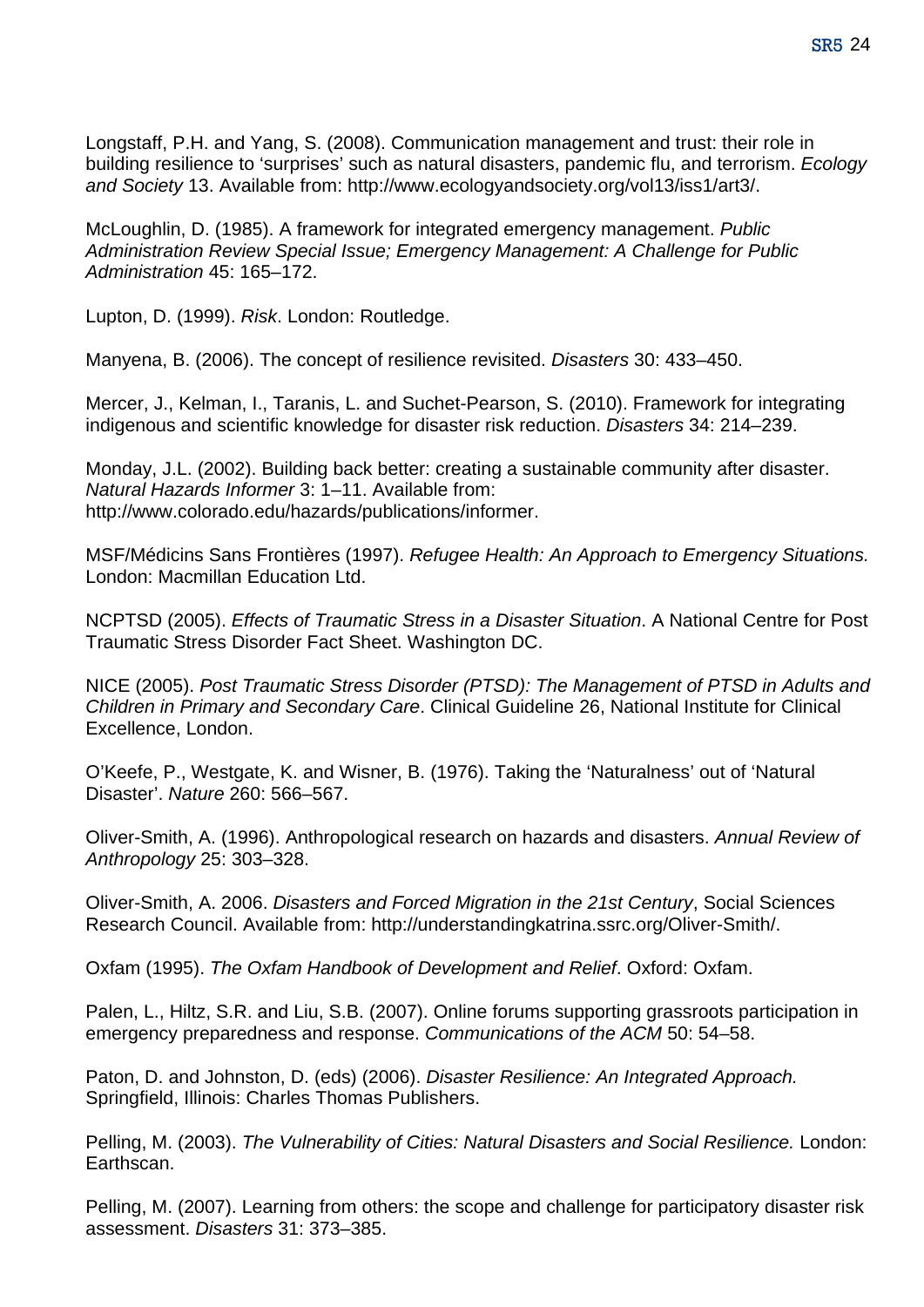Pelling, M. (2010). *Adaptation to Climate Change: From Resilience to Transformation*. London: Routledge.

Practical Action (2010) *Livelihood Options.* Available from: [http://practicalaction.org/disaster](http://practicalaction.org/disaster-reduction/livelihood_options)[reduction/livelihood\\_options](http://practicalaction.org/disaster-reduction/livelihood_options).

Price, L. (2006). Treating the clock and not the patient: ambulance response times and risk. *Quality and Safety Health Care* 15: pp. 127–130.

Quarantelli, E.L. (ed) (1998). *What is a Disaster? Perspectives on the Question*. London: Routledge.

Richards, P. (1985). *Indigenous Agricultural Revolution: Ecology and Food Crops in West Africa*. London: Hutchinson.

Slovic, P. (2000). *The Perception of Risk.* London: Earthscan.

Smith, K. (2001). *Environmental Hazards: Assessing Risk and Reducing Disaster*. London: Routledge.

Smith, K. and Petley, D.N. (2009). *Environmental Hazards: Assessing Risk and Reducing Disaster.* London: Routledge.

Sphere Project (2004). *Humanitarian Charter and Minimum Standards in Disaster Response*. Geneva: Sphere Project.

Stephenson, M. (2005). Making humanitarian relief networks more effective: operational coordination, trust and sense making. *Disasters* 29: 337–350.

Tufekci, S. (1995). An integrated emergency management decision support system for hurricane emergencies. *Safety Science* 20: p39–48.

UNDP (2004). *Reducing Disaster Risk: A Challenge for Development.* Geneva: Bureaux for Crisis Prevention and Recovery.

UNICEF (2005). *Building Back Better: A 12 Month Update on UNICEF's Work to Rebuild Children's Lives and Restore Hope Since the Tsunami*. New York: UNICEF.

UNISDR (2005). *Hyogo Framework for Action 2005*–*2015: Building the Resilience of Nations and Communities.* Geneva: United Nations International Strategy for Disaster Reduction.

UNISDR (2011). United Nations International Strategy for Disaster Reduction web pages. Available from: http://[www.unisdr.org.](http://www.unisdr.org/)

Vasterman, P., Joris Yzermans, C. and Dirkzwager, A.J.E. (2005). The role of the media and media hypes in the aftermath of disasters. *Epidemiologic Reviews* 27: 107–114.

Warner, K. 2010. *Assessing Institutional and Governance Needs Related to Environmental Change and Human Migration,* The German Marshall Fund on the United States Study Team on Climate-Induced Migration. Available from: [http://www.gmfus.org/galleries/default](http://www.gmfus.org/galleries/default-file/Warner_MAH_EditsV2.pdf)[file/Warner\\_MAH\\_EditsV2.pdf.](http://www.gmfus.org/galleries/default-file/Warner_MAH_EditsV2.pdf)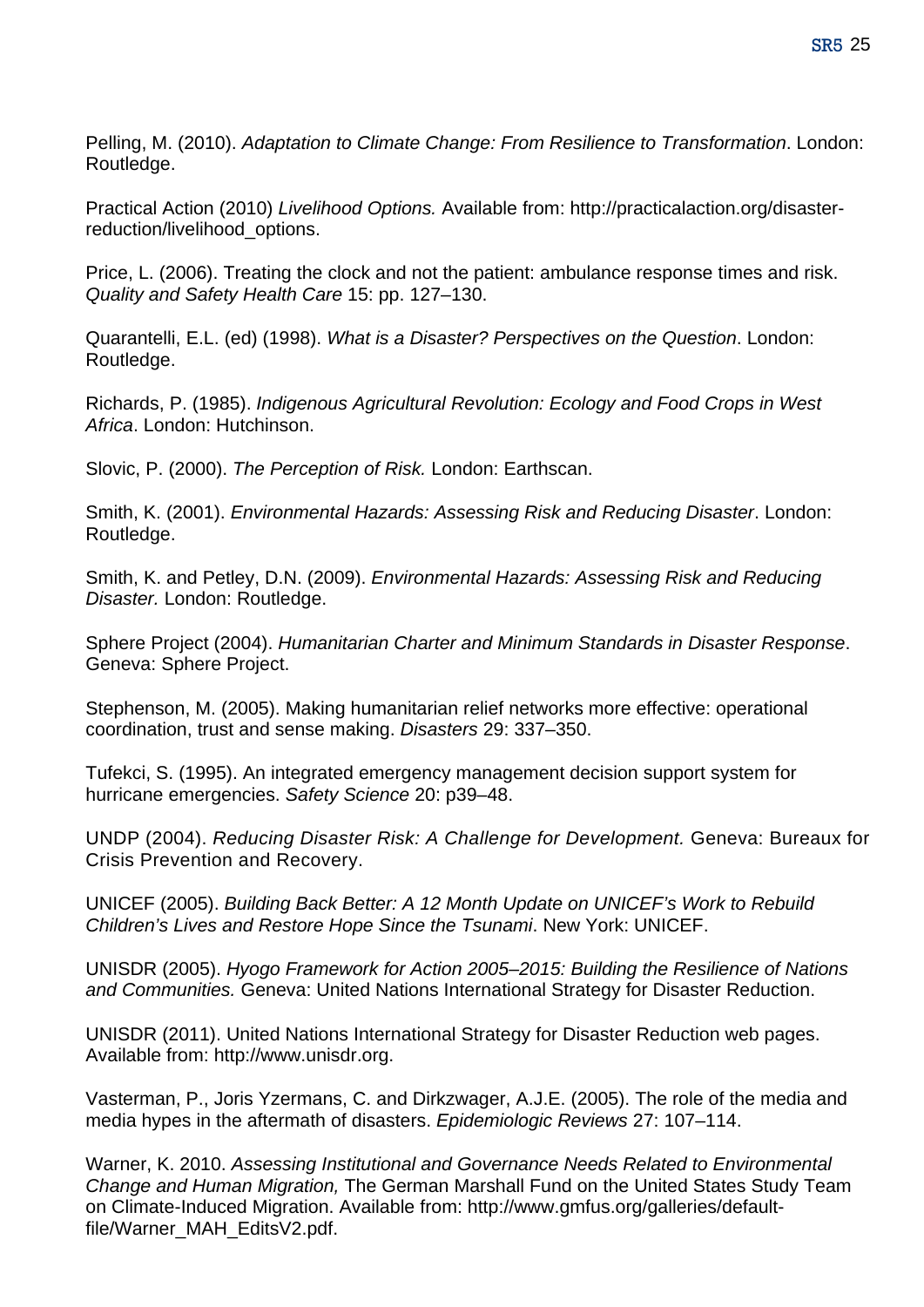Williams, L., Collins, A.E., Bauaze, A. and Edgeworth, R. (2010). The role of risk perception in reducing cholera vulnerability. *Risk Management* 12163–184.

Wisner, B., Blaikie, P., Cannon, T. and Davis, I. (2004). *At Risk: Natural Hazards, People's Vulnerability and Disasters.* London: Routledge.

Zaman, M.Q. (1993). Rivers of life: living with floods in Bangladesh. *Asian Survey* 33: p985– 996.

ZiF. 2011. *Zentrum für interdisziplinäre Forschung (Centre for Interdisciplinary Research), University of Bielefeld, Research Group on 'Communicating Disaster'.* Available from http:/[/www.uni-bielefeld.de/ZIF/FG/2010CommunicatingDisaster/](http://www.uni-bielefeld.de/ZIF/FG/2010CommunicatingDisaster/).